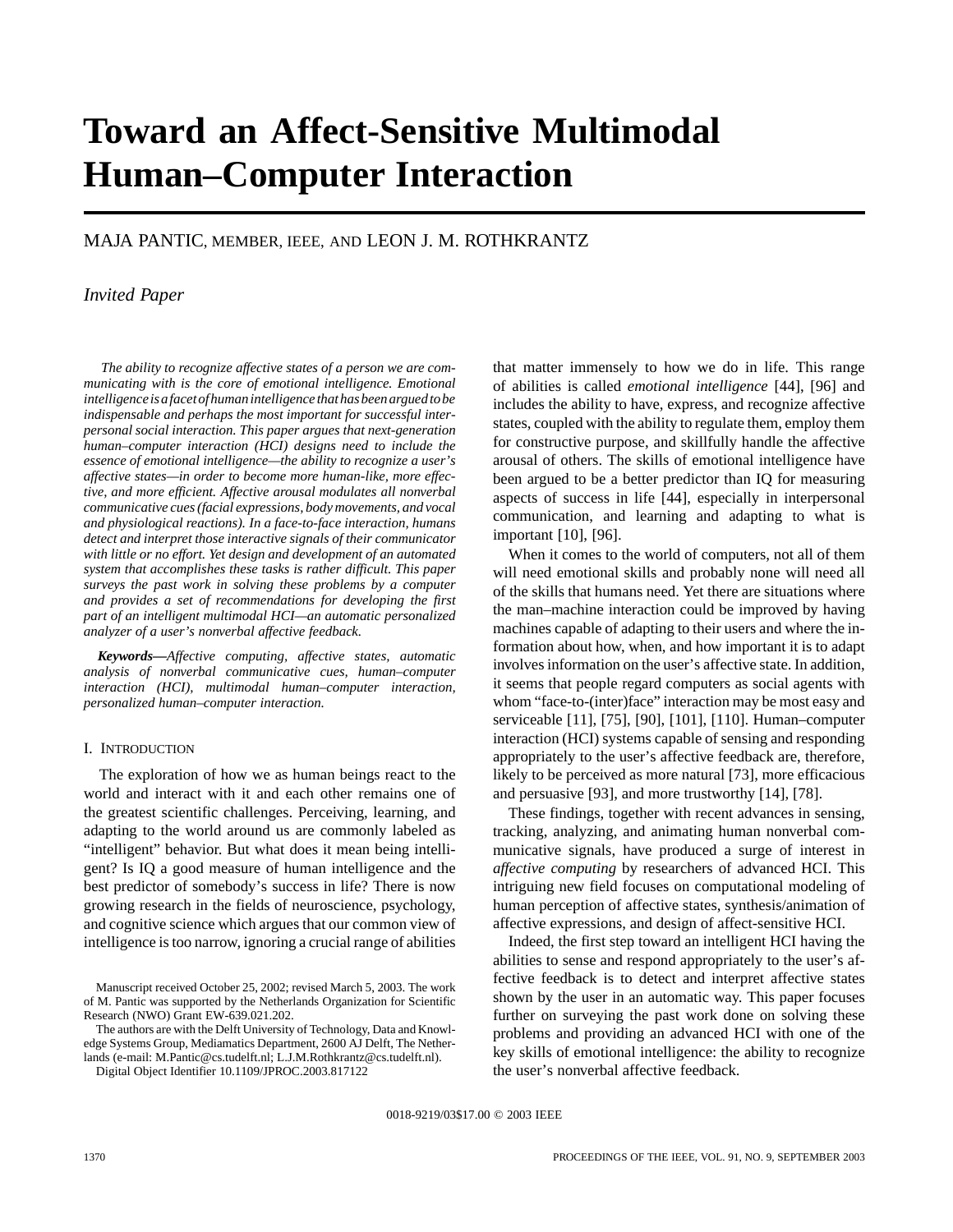# *A. Other Research Motivations*

Besides the research on natural (human-like) HCI, various research areas and technologies brought to bear on the pertinent issues would reap substantial benefits from efforts to model human perception of affective feedback computationally [37], [86]. For instance, automatic recognition of human affective states is an important research topic for video surveillance as well. Automatic assessment of boredom, inattention, and stress will be highly valuable in situations where firm attention to a crucial but perhaps tedious task is essential, such as aircraft control, air traffic control, nuclear power plant surveillance, or simply driving a ground vehicle like a truck, train, or car. An advantage of affect-sensitive monitoring done by a computer is that human observers need not be present to perform privacy-invading monitoring; the automated tool could provide prompts for better performance based on the sensed user's affective states.

Another area where benefits could accrue from efforts toward computer analysis of human affective feedback is the automatic affect-based indexing of digital visual material [46]. A mechanism for detecting scenes/frames which contain expressions of pain, rage, and fear could provide a valuable tool for violent-content-based indexing of movies, video material, and digital libraries.

Other areas where machine tools for analysis of human affective feedback could expand and enhance research and applications include specialized areas in professional and scientific sectors. Monitoring and interpreting affective behavioral cues are important to lawyers, police, and security agents, who are often interested in issues concerning deception and attitude. Machine analysis of human affective states could be of considerable value in these situations where only informal interpretations are now used. It would also facilitate research in areas such as behavioral science (in studies on emotion and cognition), anthropology (in studies on cross-cultural perception and production of affective states), neurology (in studies on dependence between emotional abilities impairments and brain lesions), and psychiatry (in studies on schizophrenia) in which reliability, sensitivity, and precision are currently nagging problems.

## *B. Outline of the Paper*

The paper will begin by examining the context in which affective computing research has arisen and by providing a taxonomy of the pertinent problem domain. The paper will then survey the past work done in tackling the problems of machine detection and interpretation of human affective states. According to the type of human nonverbal interactive signals conveying messages about an affective arousal, two areas will receive particular attention: facial expression analysis and vocal expression analysis. Finally, the paper will discuss the state of the art and consider some challenges and opportunities facing the researchers of affective computing.

# II. THE PROBLEM DOMAIN

While there is a general agreement that machine sensing and interpretation of human affective feedback would be quite beneficial for a manifold research and application areas, tackling these problems is not an easy task. The main problem areas concern the following.

- 1) *What is an affective state?* This question is related to psychological issues pertaining to the nature of affective states and the way affective states are to be described by an automatic analyzer of human affective states.
- 2) *What kinds of evidence warrant conclusions about affective states?* In other words, which human communicative signals convey messages about an affective arousal? This issue shapes the choice of different modalities to be integrated into an automatic analyzer of affective feedback.
- 3) *How can various kinds of evidence be combined to generate conclusions about affective states?* This question is related to neurological issues of human sensory-information fusion, which shape the way multisensory data is to be combined within an automatic analyzer of affective states.

This section discusses basic issues in these problem areas. It begins by examining the body of research literature on the human perception of affective states, which is large, but disunited when it comes to "basic" emotions that can be universally recognized. This lack of consensus implies that the selection of a list of affective states to be recognized by a computer requires pragmatic choices.

The capability of the human sensory system in the detection and understanding of the other party's affective state is explained next. It is meant to serve as an ultimate goal in efforts toward machine sensing and understanding of human affective feedback and as a basis for addressing two main issues relevant to affect-sensitive multimodal HCI: *which* modalities should be integrated and *how* should these be combined.

### *A. Psychological Issues*

The question of how humans perceive affective states has become a concern of crucial importance for the researchers of affective computing. Ironically, the growing interest in affective computing comes at the time when the established wisdom on human affective states is being strongly challenged in the basic research literature.

On one hand, classic psychological research claims the existence of six basic expressions of emotions that are universally displayed and recognized: happiness, anger, sadness, surprise, disgust, and fear [8], [25], [58]. This implies that, apart from verbal interactive signals (spoken words), which are person dependent [43], nonverbal communicative signals (i.e., facial expression, vocal intonations, and physiological reactions) involved in these basic emotions are displayed and recognized cross culturally. For example, a well-known study by Ekman [34], which is commonly used as an important evidence for universals in facial expressions, found that spontaneously displayed, specific facial actions that signal the emotions of fear, sadness, disgust, surprise, and happiness occurred with virtually the same frequency by Japanese and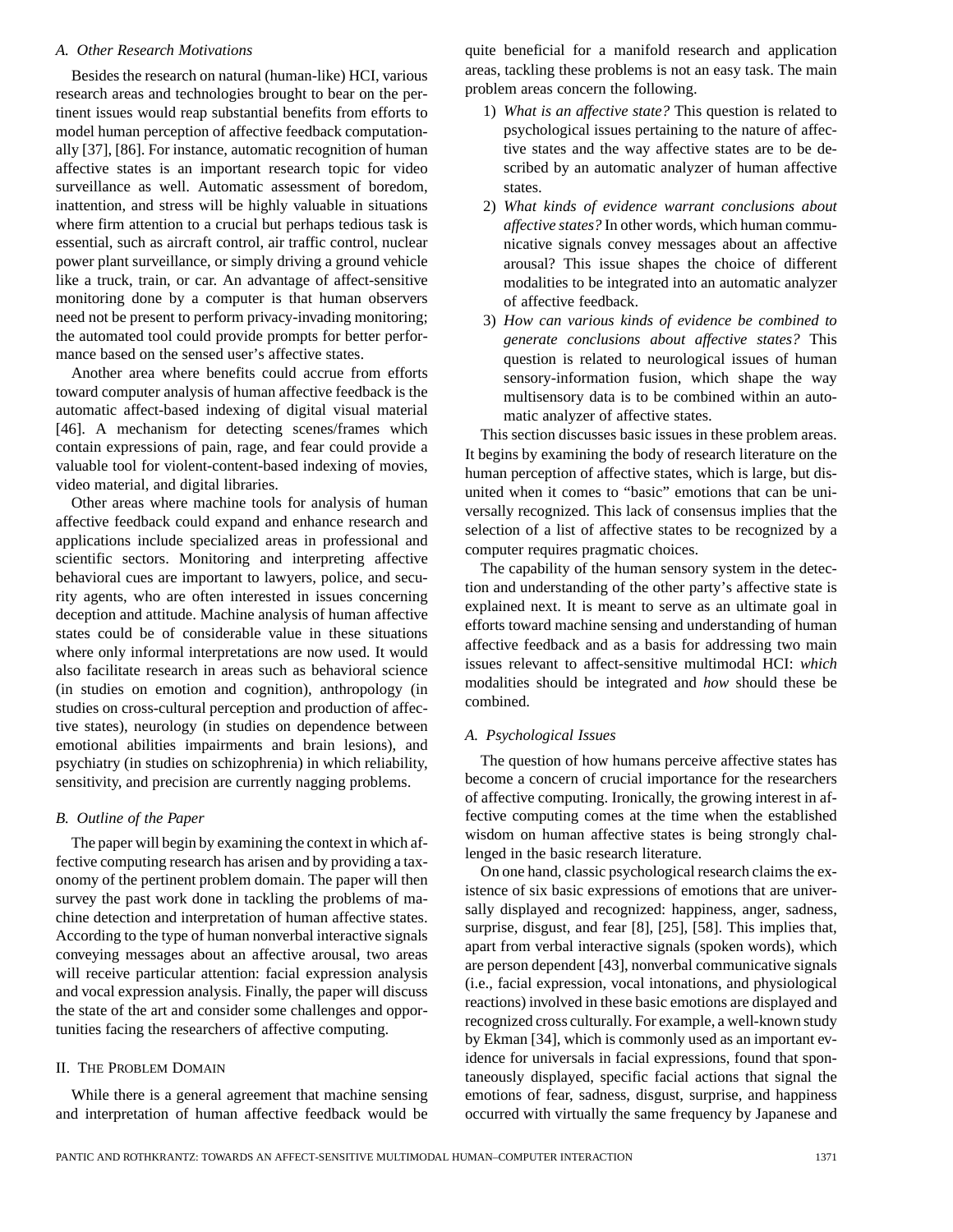American subjects in response to watching emotion-inducing films.

On the other hand, there is now a growing body of psychological research that strongly challenges the classical theory on emotion. Russell argues that emotion in general can best be characterized in terms of a multidimensional affect space, rather than in terms of a small number of emotion categories [94], [95]. He also criticizes experimental design flaws applied in classic studies (i.e., using a single corpus of unnatural stimuli and forced-choice response format). Classic studies claim that the basic emotions are hardwired in the sense that some specific neural structures correspond to different emotions. Alternative studies like the study of Ortony and Turner [79] suggest that it is not emotions but some components of emotions that are universally linked with certain communicative displays like facial expressions. Social constructivists like Averill [4] argue, furthermore, that emotions are socially constructed ways of interpreting and responding to particular classes of situations and that they do not explain the genuine feeling (affect). Except for this lack of consensus on the nature of emotion, there is no consensus on how affective displays should be labeled/named. The key issue here, which is in contradiction to the classic studies' emphasis on emotions as a product of evolution, is that of culture dependency: the comprehension of a given emotion label and the expression of the related emotion seem to be culture dependent [12], [67], [106], [117]. For further details on issues debated in the basic research on emotion, readers are referred to [22] and [24].

In summary, the available body of basic research literature is excessively fragmented and does not provide firm conclusions that could be safely presumed and employed in studies on affective computing. Due to the unresolved debate concerning the classic emphasis on emotions as a product of evolution on one hand and evidence that they are culture dependent on the other hand, there are no grounds to assume the existence of a set of basic emotions that are displayed and recognized uniformly across different cultures. It is not certain that each of us will express a particular affective state by modulating the same communicative signals in the same way, nor is it certain that a particular modulation of interactive cues will be interpreted always in the same way independently the situation and the observer. The immediate implication is that pragmatic choices (e.g., application- and user-profiled choices) must be made regarding the selection of affective states to be recognized by an automatic analyzer of human affective feedback.

#### *B. Human Performance*

Affective arousal modulates all verbal and nonverbal communicative signals. As shown by Furnas *et al.* [43], it is very difficult to anticipate a person's word choice and the associated intent: even in highly constrained situations, different people choose different words to express exactly the same thing. On the other hand, in usual interpersonal face-to-face interaction, people detect and interpret nonverbal communicative signals in terms of affective states expressed by their communicator with little or no effort [35]. Although the correct recognition of someone's affective state depends on many factors (the speaker's volition to reveal or to disguise his genuine feelings, the attention given to the speaker, the familiarity with the speaker's personality, face, vocal intonation, etc.), humans recognize nonverbal affective cues with apparent ease.

The human sensory system uses multimodal analysis of multiple communication channels to interpret face-to-face interaction and to recognize another party's affective states. A channel is a communication medium while a modality is a sense used to perceive signals from the outside world. Our communication channels are, for example, an auditory channel that carries speech and vocal intonation communicative signals and a visual channel that carries facial expression signals. The senses of sight, hearing, and touch are examples of modalities. Detection of another party's affective states in usual face-to-face interaction involves simultaneous usage of numerous channels and combined activation of multiple modalities. Hence, the analysis of the communicator's affective feedback becomes highly flexible and robust. Failure of one channel is recovered by another channel and a message in one channel can be explained by that in another channel (e.g., a mouth expression that might be interpreted as a smile will be seen as a display of sadness if at the same time we can see tears and hear sobbing).

The abilities of the human sensory system define, in some way, the expectations for a multimodal affect-sensitive analyzer. Although it may not be possible to incorporate all features of the human sensory system into an automated system (due to the complexity of the phenomenon, which involves an intricate interplay of knowledge, thoughts, language, and nonverbal behavioral cues), the affect-recognition capability of the human sensory system can serve as the ultimate goal and a guide for defining design recommendations for a multimodal analyzer of human affective states.

#### *C. A Taxonomy of the Problem Domain*

A taxonomy of the automatic human affect analysis problem domain can be devised by considering the following issues.

- 1) Which channels of information, corresponding to which human communicative channels, should be integrated into an automatic affect analyzer?
- 2) How should the data carried by multiple channels be fused to achieve a human-like performance in recognizing affective states?
- 3) How should temporal aspects of the information carried by multiple channels be handled?
- 4) How can automated human affect analyzers be made more sensitive to the context in which they operate (i.e., to the current situation and user)?

*Modalities:* Though one could expect that automated human affect analyzers should include all human interactive modalities (sight, sound, and touch) and should analyze all nonverbal interactive signals (facial expressions, vocal expressions, body gestures, and physiological reactions),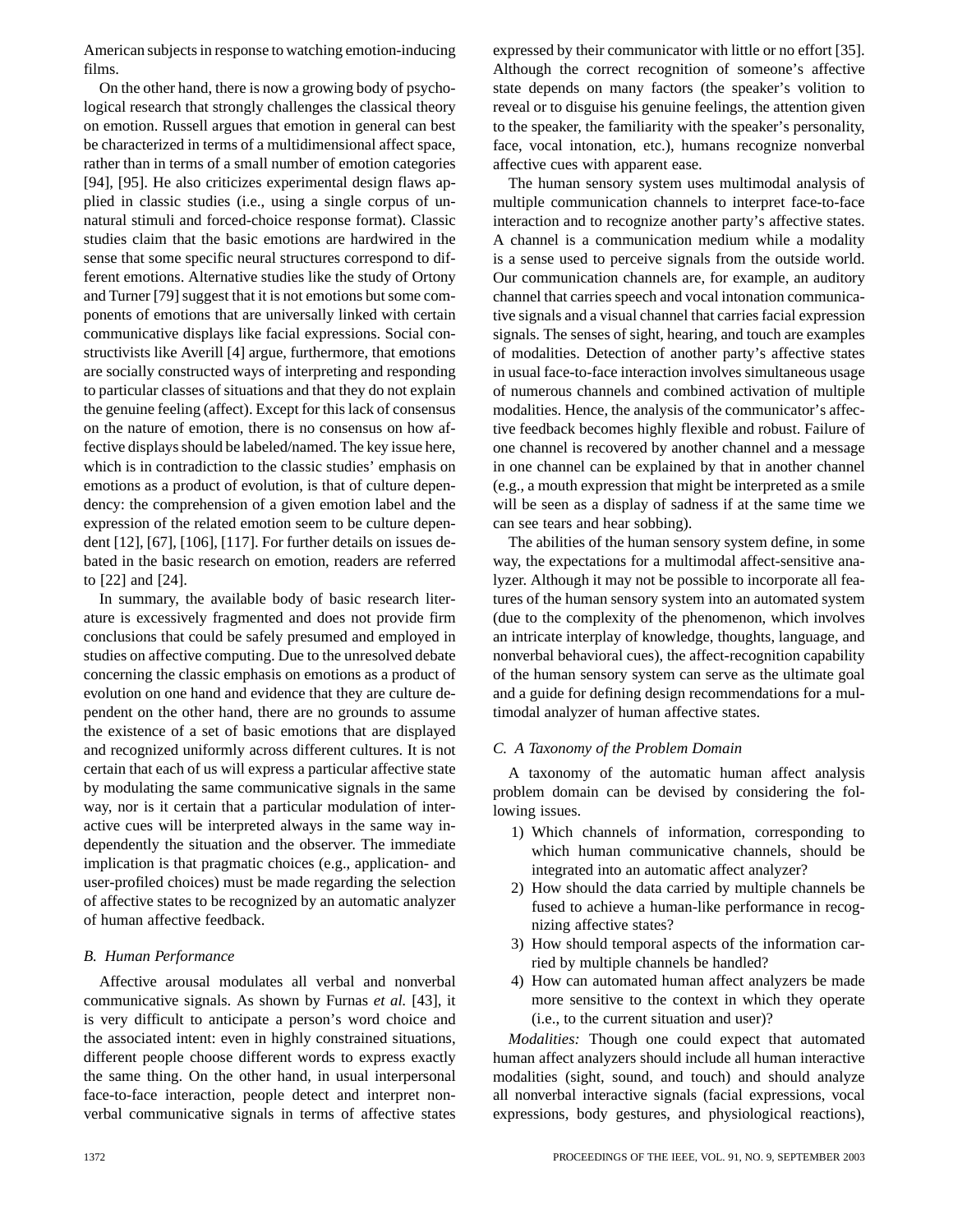

**Fig. 1.** Architecture of an "ideal" automatic analyzer of human affective feedback.

the reported research does not confirm this finding. The visual channel carrying facial expressions and the auditory channel carrying vocal intonations are widely thought of as most important in the human recognition of affective feedback [24]. According to Mehrabian [71], whether the listener feels liked or disliked depends only for 7% on the spoken word, for 38% on vocal utterances, and for even 55% on facial expressions. This indicates that, while judging someone's affective state, people rely less on body gestures and physiological reactions displayed by the observed person; they rely mainly on his facial expressions and vocal intonations. As far as body gestures are concerned, as much as 90% of body gestures are associated exclusively with speech [68]. Hence, it seems that they play a secondary role in the human recognition of affective states. As far as physiological signals are concerned, people commonly neglect these, since they cannot sense them at all times. Namely, in order to detect someone's clamminess or heart rate, the observer should be in a physical contact (touch) with the observed person. Yet the research in psychophysiology has produced firm evidence that affective arousal has a range of somatic and physiological correlates such as pupillary diameter, heart rate, skin clamminess, temperature, respiration velocity, etc. [12]. However, the integration of tactile channels carrying physiological reactions of the monitored subject into an automated human affect analyzer requires wiring the subject, which is usually perceived as being uncomfortable and unpleasant. Though the recent advent of nonintrusive sensors and wearable computers opened up possibilities for less invasive physiological sensing [64], yet another problem persists: currently available skin sensors are very fragile, and the accuracy of the measurements is commonly affected by hand washing and the amount of gel used [12]. In summary, automated affect analyzers should at least combine modalities for perceiving facial and vocal expressions of attitudinal states. Optionally, if provided with robust, nonintrusive sensory equipment, they could also include the modality for perceiving affective physiological reactions (see Fig. 1).

*Multisensory Information Fusion:* The performance of a multimodal analyzer of human affective feedback is not only influenced by the different types of modalities to be integrated; the abstraction level at which these modalities are to be integrated/fused and the technique which is to be applied to carry out multisensory data fusion are clearly of the utmost importance as well. If the goal is to ensure that HCI approaches the naturalness of human–human interaction [65], [105], then the ideal model for multisensory information fusion is the human handling of the multimodal information flow. Insight into how the modalities of sight, sound, and touch are combined in human–human interaction can be gained from neurological studies on fusion of sensory neurons [108]. Three concepts relevant to multimodal fusion can be distinguished.

- 1)  $1 + 1 > 2$ : The response of multisensory neurons can be stronger for multiple weak input sensory signals than for a single strong signal.
- 2) *Context dependency*: The fusion of sensory signals is modulated according to the signals received from the cerebral cortex: depending on the sensed context, different combinations of sensory signals are made.
- 3) *Handling of discordances*: Based upon the sensed context, sensory discordances (malfunctioning) are either handled by fusing sensory observations without any regard for individual discordances (e.g., when a fast response is necessary), or by attempting to recalibrate discordant sensors (e.g., by taking a second look), or by suppressing discordant and recombining functioning sensors (e.g., when one observation is contradictory to another).

Hence, humans simultaneously employ the tightly coupled modalities of sight, sound, and touch [68]. As a result, analysis of the perceived information is highly robust and flexible. Several studies confirmed that this tight coupling of different modalities persists when the modalities are used for multimodal HCI [17], [18], [81].

A question remains, nevertheless, as to whether such a tight coupling of multiple modalities can be achieved using the theoretical and computational apparatus developed in the field of sensory data fusion [26], [45]. As illustrated in Fig. 2, fusion of multisensory data can be accomplished at three levels: data, feature, and decision level. Data-level fusion involves integration of raw sensory observations and can be accomplished only when the observations are of the same type. Since the monitored human interactive signals are of different nature and are sensed using different types of sensors, data-level fusion is, in principle, not applicable to multimodal HCI. Feature-level fusion assumes that each stream of sensory information is first analyzed for features and then the detected features are fused. Feature-level fusion retains less detailed information than data-level fusion, but it is also less prone to noise and sensor failures, and, most importantly, it is the most appropriate type of fusion for tightly coupled and synchronized modalities. Though many feature-level techniques like Kalman fusion, artificial neural networks (ANN) based fusion, and hidden Markov models (HMM) based fusion have been proposed [26], [105], decision-level (i.e., interpretation-level) fusion is the approach applied most often for multimodal HCI [65], [88], [105]. This practice may follow from experimental studies that that have shown that a late integration approach (i.e., a decision-level fusion) might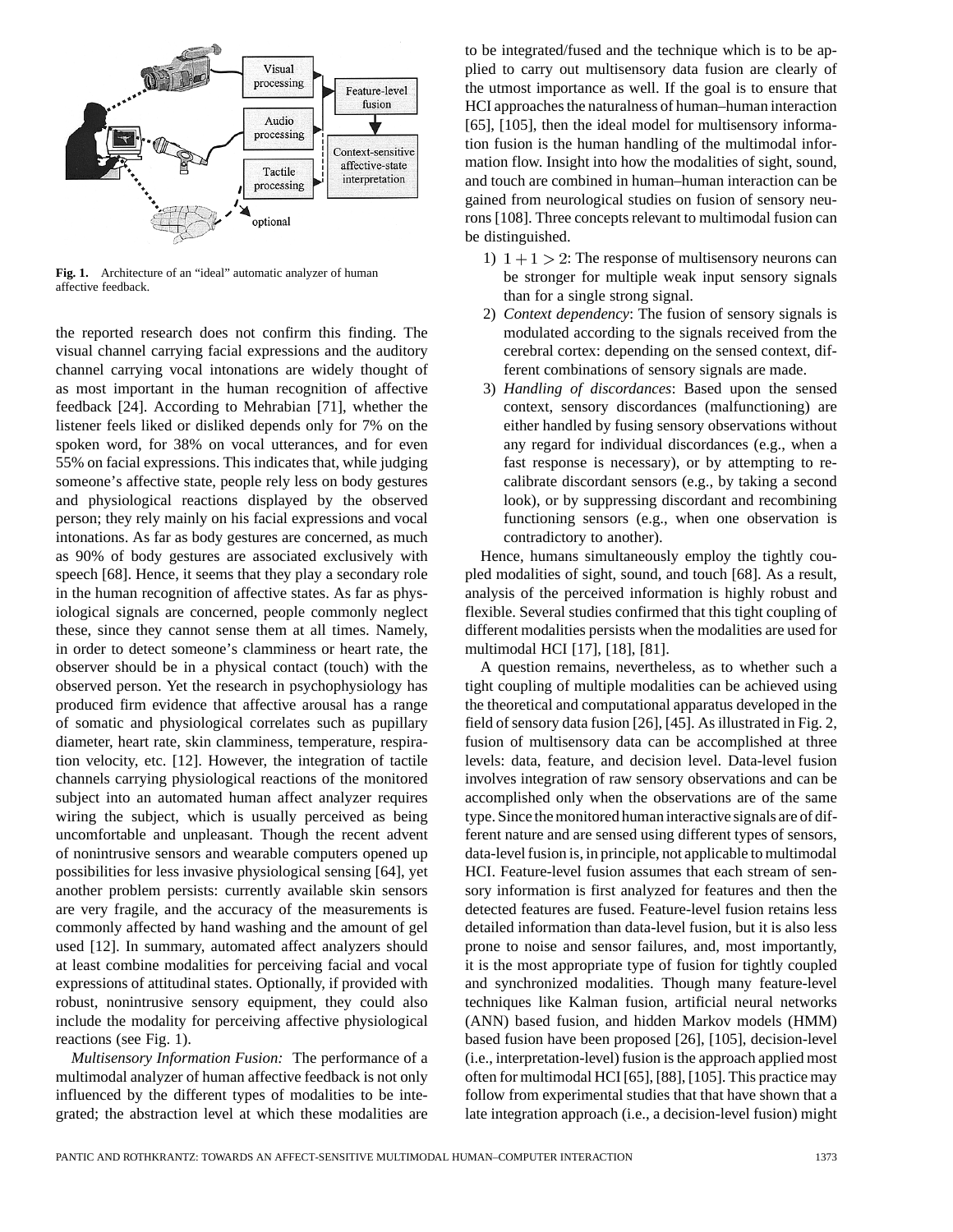

Fig. 2. Fusion of multiple sensing modalities. (a) Data-level fusion integrates raw sensory data. (b) Feature-level fusion combines features from individual modalities. (c) Decision-level fusion combines data from different modalities at the end of the analysis.

provide higher recognition scores than an early integration approach (e.g., [100]). The differences in the time scale of the features from different modalities and the lack of a common metric level over the modalities add and abet the underlying inference that the features from different modalities are not sufficiently correlated to be fused at the feature level. Yet it is almost certainly incorrect to use a decision-level fusion, since people display audio, visual, and tactile interactive signals in a complementary and redundant manner.In orderto accomplish a multimodal analysis of human interactive signals acquired by multiple sensors, which resembles human processing of such information, input signals cannot be considered mutually independent and cannot be combined only at the end of the intended analysis. The input data should be processed in a joint feature space and according to a context-dependent model.

*Temporal Information:* Each observation channel, in general, carries information at a wide range of time scales. At the longest time scale are *static and semipermanent signals* like bony structure, fat deposits, metabolism, and phonetic peculiarities like accent. Those signals provide a number of social cues essential for interpersonal communication in our everyday life. They mediate person identification and gender, and provide clues on a person's origin and health. At shorter time scales are *rapid behavioral signals* that are temporal changes in neuromuscular and physiological activity that can last from a few milliseconds (e.g., a blink) to minutes (e.g., the respiration rate) or hours (e.g., sitting). Among the types of messages communicated by rapid behavioral signals are the following:

1) affective and attitudinal states (e.g., joy, inattention, frustration);

- 2) emblems (i.e., culture-specific communicators like a wink or thumbs up);
- 3) manipulators (i.e., actions used to act on objects in the environment or self-manipulative actions like scratching and lip biting);
- 4) illustrators (i.e., actions accompanying speech such as finger pointing and raised eyebrows);
- 5) regulators (i.e., conversational mediators such as the exchange of a look, palm pointing, head nods, and smiles).

In general, rapid behavioral signals can be recognized from 40-ms video frames and 10-ms audio frames. Yet the ability to discriminate subtle affective expressions requires a comparison over time. Namely, changes in human behavior observed in a time instance may be misinterpreted if the temporal pattern of those changes is not taken into account. For example, a rapid frown of the eyebrows, denoting a difficulty with understanding discussed matters, could be misinterpreted for an expression of anger if the temporal pattern of behavioral changes, indicating attentiveness to the discussed subject, is not taken into account. In addition, performing both time-instance and time-scale analysis of the information carried by multiple observation channels could be extremely useful for handling sensory discordances and ambiguities in general. This assumption bears on the existence of a certain grammar of neuromuscular actions and physiological reactions: only a certain subclass of these actions/reactions with respect to the currently encountered action/reaction (time instance) and the previously observed actions/reactions (time scale) is plausible. Thus, by considering the previously observed affective states (time scale) and the current data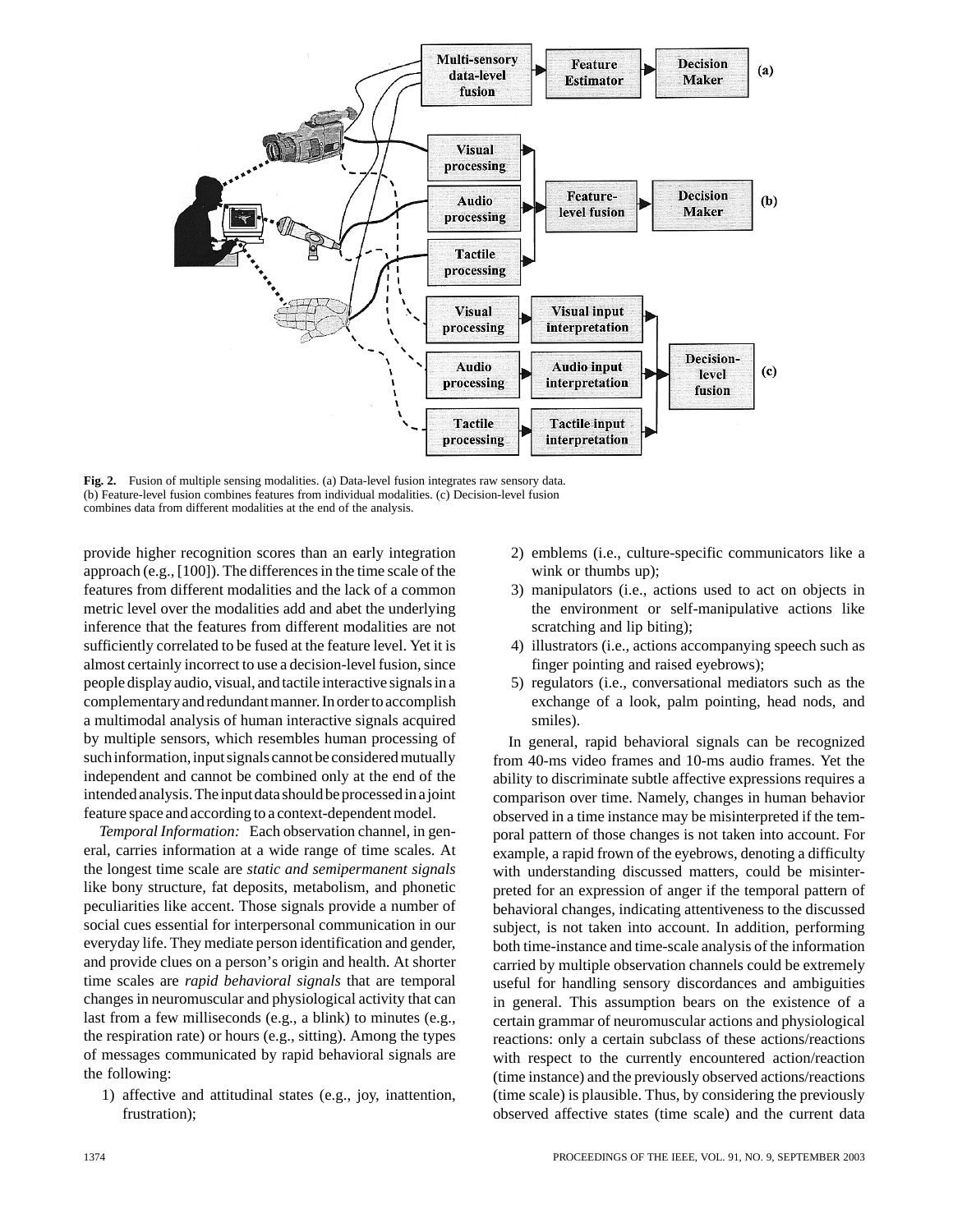carried by functioning observation channels (time instance), a statistical prediction might be derived about both the current affective state and the information that have been lost due to malfunctioning or inaccuracy of a particular sensor.

*Context Dependency:* Rapid behavioral signals can be subdivided further into the following classes:

- 1) reflex actions under the control of afferent input (e.g., backward pull of the hand from a source of heat, scratching, squinting the eyes when facing the sun, etc.);
- 2) rudimentary reflex-like (impulsive) actions that appear to be controlled by innate motor programs and might accompany affective expressions (e.g., wide-open eyes by encountering an unexpected situation) and less differentiated information processing (e.g., orienting in space);
- 3) adaptable, versatile, and culturally and individually variable spontaneous actions that appear to be mediated by learned motor programs and form a firm part of affective expressions (e.g., smile of greeting or at a joke, raised eyebrows in wonder, etc.);
- 4) malleable and culturally and individually variable intentional actions that are controlled by learned motor programs and form a part of affective expressions (e.g., uttering a spoken message by raising the eyebrows, shaking hands to get acquainted with someone, tapping the shoulder of a friend in welcome, etc.).

Thus, some of the rapid behavioral signals demand relatively little of a person's information processing capacity and are free of deliberate control for their evocation, while others demand a lot of processing capacity, are consciously controlled, and are governed by complex and culturally specific rules for interpersonal communication. While some rapid behavioral signals belong exclusively to one class (e.g., scratching), others may belong to any of the classes (e.g., squinted eyes). It is crucial to determine to which class a shown behavioral signal belongs, since this influences the interpretation of the observed signal. For instance, squinted eyes may be interpreted as sensitivity of the eyes if this action is a reflex, as an expression of hate if this action is displayed unintentionally, or as an illustrator of friendly anger on friendly teasing if this action is displayed intentionally. To determine the class of an observed rapid behavioral signal and to interpret it in terms of affective/attitudinal states, one must know the context in which the observed signal has been displayed. In other words, it is necessary to know the interpretation of the observed behavioral signals that the expresser himself associates with those signals in the given situation (i.e., given the expresser's current environment and task).

*Ideal Human Affect Analyzer:* In summary, we conceive an "ideal" automatic analyzer of human nonverbal affective feedback to be able to emulate at least some of the capabilities of the human sensory system and, in turn, to be the following (see Fig. 1):

1) multimodal (modalities: facial expressions, vocal intonations, and physiological reactions);

- 2) robust and accurate (despite auditory noise, the frailness of skins sensors, occlusions, and changes in viewing and lighting conditions);
- 3) generic (independent of variability in subjects' physiognomy, sex, age, and ethnicity);
- 4) sensitive to the dynamics (time evolution) of displayed affective expressions (performing time-instance and time-scale analysis of the sensed data, previously combined by a multisensory feature-level data fusion);
- 5) context-sensitive (performing application- and taskdependent data interpretation in terms of user-profiled affect/attitude interpretation labels).

## III. THE STATE OF THE ART

This section will survey current state of the art in the machine analysis of the human affective feedback problem domain. Rather than presenting an exhaustive survey, this section focuses on the efforts recently proposed in the literature that had not been reviewed elsewhere or had the greatest impact on the community (as measured by, e.g., coverage of the problem domain, citations, and received testing).

Relatively few of the existing works combine different modalities into a single system for human affective state analysis. Examples are the works of Chen *et al.* [15], [16], De Silva and Ng [29], and Yoshitomi *et al.* [122], who investigated the effects of a combined detection of facial and vocal expressions of affective states. Virtually all other existing studies treat various human affective cues separately and present approaches to automatic single-modal analysis of human affective feedback.

Though a tactile computer-sensing modality for more natural HCI has been explored recently with increasing interest [65], [77] and although the research in psychophysiology has produced firm evidence that affective arousal has a range of somatic and physiological correlates [12], only a single work aimed at automatic analysis of affective physiological signals has been found in the existing body of literature: the work presented by Picard *et al.* [91]. The lack of interest in this research topic might be in part because of the lack of interest by research sponsors and in part because of the manifold of related theoretical and practical open problems. The pertinent problematic issues concern the following: the application of haptic technology might have a profound impact on the users' fatigue if done improperly [77]; currently available wearable sensors of physiological reactions imply wiring the subject, which is usually experienced as uncomfortable; skin sensors are very fragile and their measuring accuracy is easily affected [12].

The work of Picard *et al.* [91] concerns automatic recognition of eight user-defined affective states (neutral, anger, hate, grief, platonic love, romantic love, joy, and reverence) from a set of sensed physiological signals. Data have been collected over a period of 32 days from an actress intentionally expressing eight affective states during daily sessions (data obtained in 20 days have been used for further experiments). Five physiological signals have been recorded: electromyogram from jaw (coding the muscular tension of the jaw), blood volume pressure (BVP), skin conductivity, respiration, and heart rate calculated from the BVP. A total of 40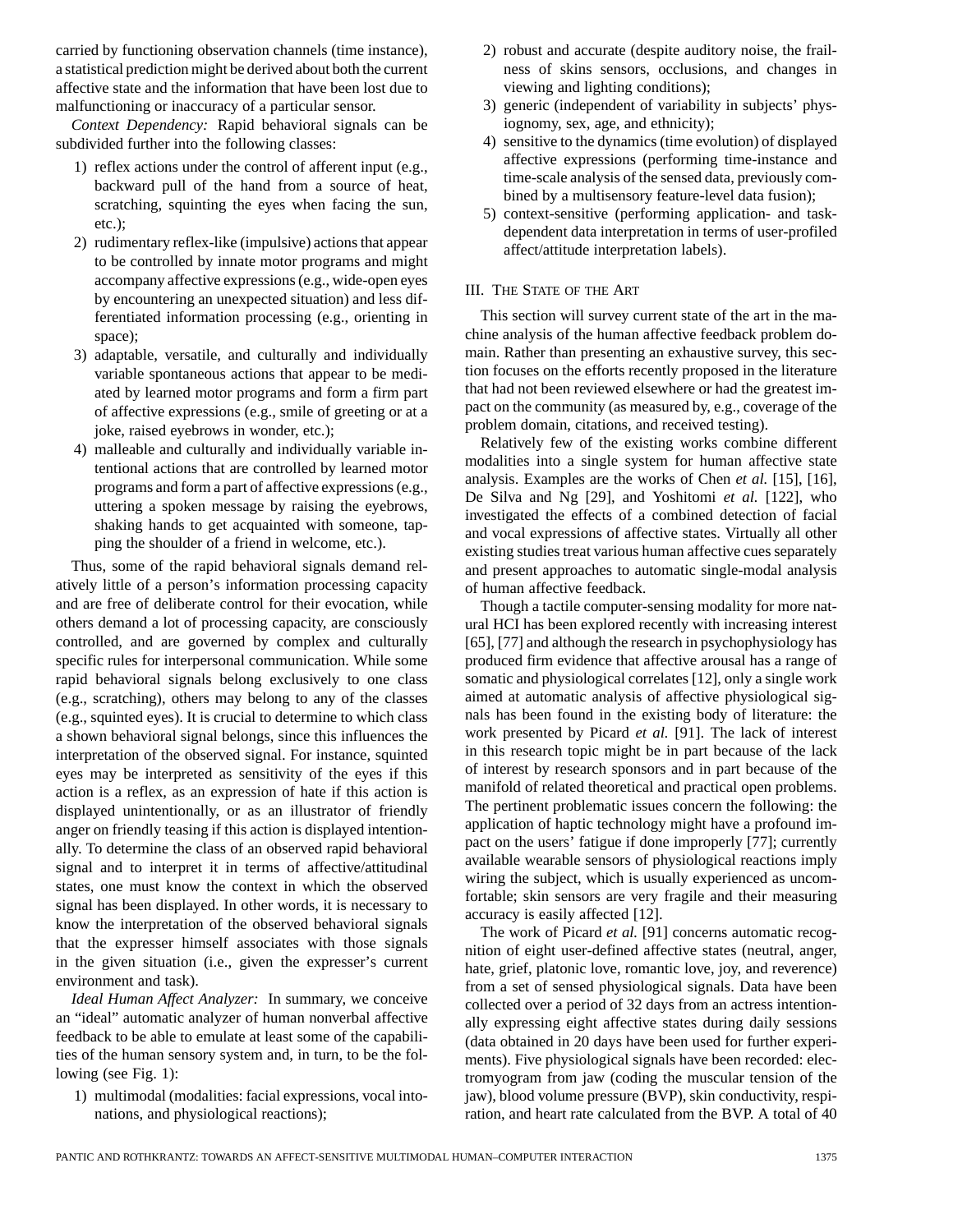features has been used: 30 statistical features (for each raw signal, they calculated six statistical features such as mean and standard deviation) and ten features like mean slope of the skin conductivity, heart rate change, and power spectral density characteristics of the respiration signal. For emotional classification, an algorithm combining the sequential floating forward search and the Fisher projection has been used, which achieves an average correct recognition rate of 81.25%. As reported by Picard *et al.* , the features extracted from the raw physiological signals were highly dependent on the day the signals were recorded. Also the signals have been recorded in short (3 min) sessions.

The survey presented here is divided further into three parts. The first part is dedicated to the work done on the automation of human affect analysis from face images, while the second part explores and compares automatic systems for recognition of human affective states from audio signal. The third part of this survey focuses on the past efforts toward automatic bimodal analysis of human affective feedback from facial and vocal expressions.

#### *A. Automatic Affect Recognition From Face Images*

The major impulse to investigate automatic facial expression analysis comes from the significant role of the face in our emotional and social lives. The face provides conversational and interactive signals which clarify our current focus of attention and regulate our interactions with the surrounding environment and other persons in our vicinity [95]. As noted previously, facial displays are our direct, naturally preeminent means of communicating emotions [58], [95]. Automatic analyzers of subtle facial changes, therefore, seem to have a natural place in various vision systems including the automated tools for psychological research, lip reading, videoconferencing, animation/synthesis of life-like agents, and human-behavior-aware next-generation interfaces. It is this wide range of principle driving applications that has caused an upsurge of interest in the research problems of machine analysis of facial expressions. For exhaustive surveys of the pertinent problem domain, readers are referred to the following: Samal and Iyengar [97] for an overview of early works; Tian *et al.* [112] for a review of techniques for detecting micro facial actions [action units (AUs)]; and Pantic and Rothkrantz [85] for a survey of current efforts.

The problem of machine recognition of human affective states from images of faces includes three subproblem areas: finding faces, detecting facial features, and classifying these data into some affect categories.

The problem of *finding faces* can be viewed as a segmentation problem (in machine vision) or as a detection problem (in pattern recognition). Possible strategies for face detection vary a lot, depending on the type of input images. The existing systems for facial expression analysis process either static *face* images or *face* image sequences. In other words, current studies assume, in general, that the presence of a face in the scene is ensured. Posed portraits of faces (uniform background and good illumination) constitute input data processed by the majority of the current systems. Yet, in many instances, the systems do not utilize a camera mounted on the subject's head, as proposed by Otsuka and Ohya [80] and by Pantic [84], [87], which ascertains correctness of that assumption. Though much progress has been recently made in the development of vision systems for robust face detection in arbitrary scenes [120], except the works reported in [39] and [48], presently existing systems for facial affect recognition do not perform automatic face detection in an arbitrary scene.

The problem of *facial feature extraction* from input images may be divided into at least four dimensions.

- 1) Are the features extracted in an automatic way?
- 2) Is temporal information (image sequence) used?
- 3) Are the features holistic (spanning the whole face) or analytic (spanning subparts of the face)?
- 4) Are the features view- or volume based [two-dimensional (2-D) or three-dimensional (3-D)]?

Giventhisglossary,mostoftheproposedapproachestohuman affect analysis in facial images are directed toward automatic, static, analytic, 2-D facial feature extraction. Still, many of the proposed systems do not extract facial information in an automatic way (see Table 1). Although the techniques for facial affect classification employed by these systems are relevant to the present goals, the systems themselves are of limited use for machine human affect analysis, as analyses of human interactive signals should be fully automatic and preferably achieved in real time to obtain fluent, tight, and efficient HCI. The approaches to automatic facial-data extraction utilized by the existing systems include analyses of:

- 1) facial motion (e.g., [39], [80]; see Table 1);
- 2) holistic spatial pattern (e.g., [33], [48], [53]);
- 3) analytic spatial pattern (e.g., [21], [32], [87]).

In many instances, strong assumptions are made to make the problem of facial feature detection more tractable (e.g., images contain portraits of faces with no facial hair or glasses, the illumination is constant, the subjects are young and of the same ethnicity). Few of the current systems deal with rigid head motions (examples are the systems proposed by Hong *et al.* [48], Colmenarez *et al.* [21], and Ebine *et al.* [32]) and only the method of Essa and Pentland [39] can handle distractions like facial hair (beard, moustache) and glasses. None of the automated facial affect analyzers proposed in the literature up to date "fills in" missing parts of the observed face, that is, none "perceives" a whole face when a part of it is occluded (e.g., by a hand or some other object). Also, though the conclusions generated by an automated facial expression analyzer are affected by input data certainty, except for the system proposed by Pantic [87], none existing system for automatic facial expression analysis calculates the output data certainty based upon an input data certainty.

Eventually, automated facial affect analyzers should terminate their execution by translating the extracted facial features into a *description of the shown affective state*. This description should be identical, or at least very close, to a human's description of the examined facial affect. As already explained in Section II, human interpretation of (facial) affective feedback depends upon both the context in which the pertinent affective feedback has been observed and the dynamics (time evolution) of displayed affective expressions. Hence, in order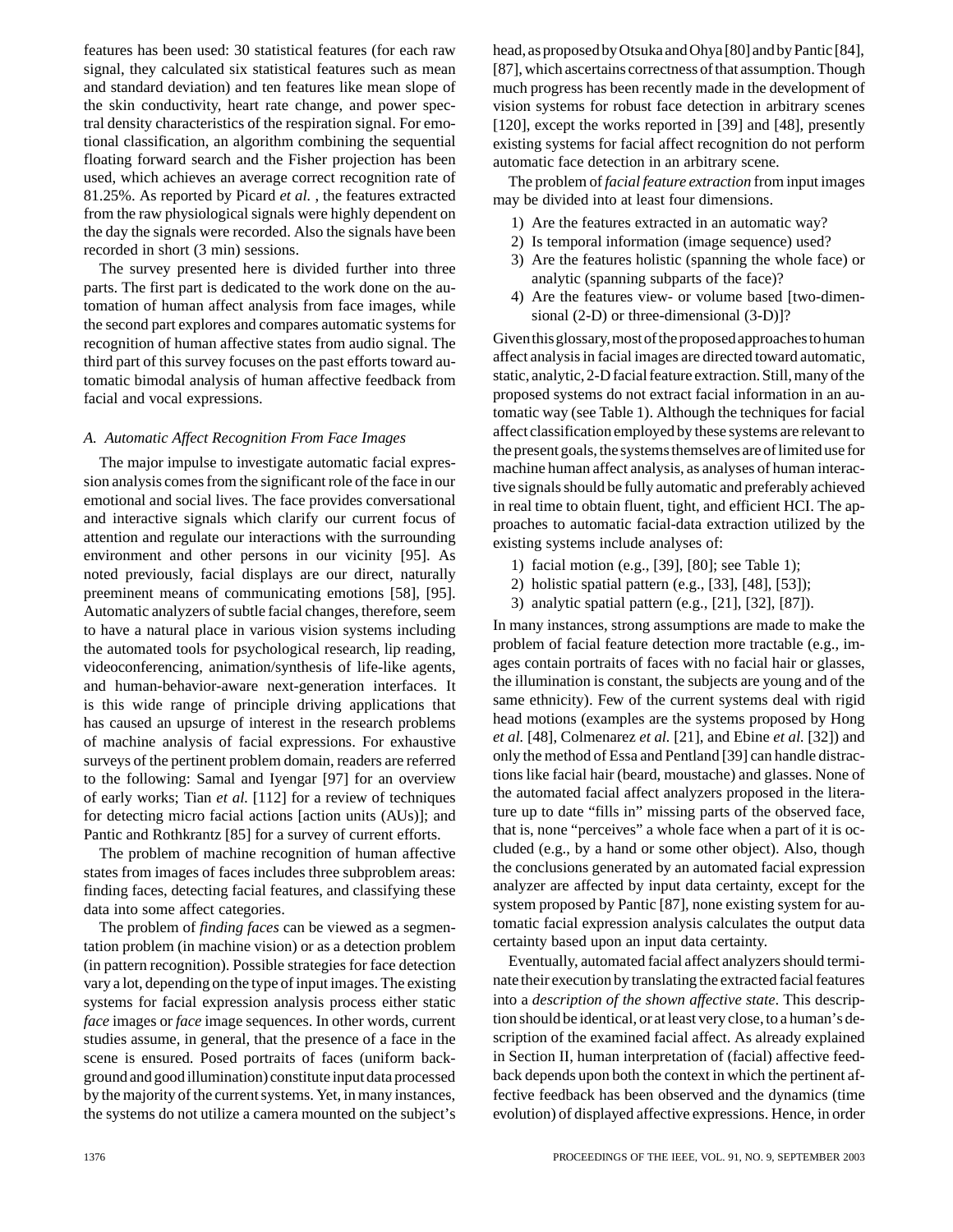| Table 1                                                                                |  |  |
|----------------------------------------------------------------------------------------|--|--|
| Properties of the Proposed Approaches to Automatic Affect Recognition from Face Images |  |  |

| <b>Properties</b>   |   |   |             |   |   |   |   |   |   |    |    |                                      |    |    |          |                          |                                                                       |
|---------------------|---|---|-------------|---|---|---|---|---|---|----|----|--------------------------------------|----|----|----------|--------------------------|-----------------------------------------------------------------------|
| Reference           | 1 | 2 | 3           | 4 | 5 | 6 | 7 | 8 | 9 | 10 | 11 | 12                                   | 13 | 14 | 15       | 16                       | Test results                                                          |
|                     |   |   |             |   |   |   |   |   |   |    |    | Analysis from static facial images   |    |    |          |                          |                                                                       |
| Cohen '02 [19]      |   |   |             |   | × |   | × |   |   | ×  |    | 7                                    | ×  | ×  | $\times$ | ×                        | 12600 frames, 5                                                       |
| Colmenarez '99 [21] |   |   | т           |   |   | × |   |   |   | ×  |    | 6                                    | ×  | ×  | ×        | $\overline{\phantom{0}}$ | subjects, Correct: 65.5%<br>5970 frames, 18<br>subjects, Correct: 86% |
| Cottrell '91 [23]   | × |   |             |   |   | × | × | x |   |    |    | 8                                    | ×  | ×  | ×        | ×                        | 40 images, 5 subjects<br>Correct: 40%                                 |
| Ebine '00 [32]      |   |   | U           | × | × | × |   |   |   | ×  |    | $\overline{7}$                       | ×  |    |          | ×                        | 320 frames, 1 subject<br>Correct: unknown                             |
| Edwards '98 [33]    |   |   | т           |   |   | × |   |   |   |    |    | 7                                    | ×  | ×  | ×        | ×                        | 200 images, 25 subjects<br>Correct:74%                                |
| Hara '97 [47]       |   |   | U           |   | × | × |   |   |   |    |    | 6                                    | ×  | ×  | ×        | $\bullet$                | 90 images, 15 subjects<br>Correct: 85%                                |
| Hong '98 [48]       |   | x | T           | × |   |   |   |   |   |    |    | 7                                    | ×  | ×  | ×        |                          | 175 images, 25 subjects,<br>Correct: 81%                              |
| Huang '97 [49]      |   |   | U           | × | x | × |   |   |   |    |    | 6                                    | x  | ×  | ×        | ×                        | 90 images, 15 subjects<br>Correct: 85%                                |
| Ji '99 [53]         |   |   | U           |   | × | × |   |   |   |    |    | 6                                    | ×  |    |          | ×                        | 37 images, # subjects<br>unknown, Correct: 70%                        |
| Kearney '93 [57]    | × |   |             |   |   | × | × | × |   |    |    | $\mathbf n$                          |    |    | ×        | ×                        | 17 images, 1 subject,<br>Correct: 91%                                 |
| Kobayashi '92 [60]  | × |   |             |   |   | × | × | × |   |    |    | 6                                    | ×  |    |          | ×                        | 54 images, 9 subjects,<br>Correct: 80%                                |
| Kurozumi '99 [61]   | × |   |             |   |   | × | × | × |   |    |    | $\overline{7}$                       | ×  | ×  | ×        | ×                        | 7 images, 1 subject<br>Correct:: 62%                                  |
| Lyons '99 [63]      | × |   |             |   |   | × | × | × |   |    |    | 7                                    | ×  | ×  | ×        | ×                        | 193 images, 9 women<br>Correct: 92%                                   |
| Padget '96 [82]     | × |   |             |   |   | x | × | × |   |    |    | 7                                    | ×  | ×  | ×        | ×                        | 84 Ekman's photos<br>Correct: 86%                                     |
| Pantic '00 [84]     | 9 |   |             | x |   | x |   | x |   |    |    | 7                                    | ×  |    |          | ×                        | 256 images, 8 subjects<br>Correct: 91%                                |
| Pantic '01 [87]     |   |   |             |   |   |   |   |   |   |    |    | $\mathbf n$                          |    |    |          | ×                        | 196 images, 8 subjects<br>Correct: 97%                                |
| Sebe '02 [104]      |   |   |             |   | × |   |   |   |   |    |    | 7                                    | ×  | ×  | ×        | ×                        | 12600 frames, 5<br>subjects, Correct: 63.5%                           |
| Zhang '98 [124]     | × |   |             |   |   | × | × | x |   |    |    | 7                                    | ×  |    |          | ×                        | 213 images, 9 women<br>Correct: 90%                                   |
|                     |   |   |             |   |   |   |   |   |   |    |    | Analysis from facial image sequences |    |    |          |                          |                                                                       |
| Black '97 [9]       |   |   |             |   |   | × | × |   | × | x  |    | 6                                    | ×  | ×  |          | ×                        | 70 sequences, 40 subjects                                             |
| Essa '97 [39]       |   |   |             |   |   |   |   |   |   |    |    | 4                                    | x  | ×  | ×        | $\bullet$                | Correct: 88%<br>30 sequences, 8 subjects                              |
| Fellenz '00 [40]    | × |   |             |   |   |   | x | × |   |    |    | 6                                    | ×  | ×  | ×        | ×                        | Correct: 98%<br>20 sequences, # subjects                              |
| Kimura '97 [59]     |   |   |             |   | x | × |   |   |   |    |    | 3                                    | ×  | ×  |          |                          | unknown, Correct: 75%<br>6 sequences, 1 subject                       |
| Mase '91 [66]       | × |   | Ħ           |   | × | × | × |   |   |    |    | Δ                                    | x. | ×  |          | ×                        | unsuccessful testing<br>30 sequences, 1 subject                       |
| Otsuka '98 [80]     |   | × | U           |   |   |   |   |   | x |    |    | 6                                    | x  | x  | ×        | ×                        | Correct: 80%<br>120 sequences, 2 subjects                             |
| Wang '98 [116]      |   |   | $\mathbf U$ | × | × | x | x |   |   | x  |    | 3                                    | ×  | ×  |          | ×                        | Correct: unknown<br>29 sequences, 8 subjects<br>Correct: 95%          |
| Yacoob '94 [119]    |   |   |             |   | × | × | × |   |   | x  |    | 7                                    | x  | ×  |          | ×                        | 46 sequences, 32 subjects<br>Correct: 88%                             |
| Zhu '02 [126]       |   |   | U           |   |   | × | × | × |   |    |    | 4                                    | ×  | ×  |          | ×.                       | 31 sequences, 10 subjects<br>Corract. 04%                             |

Legend:  $\bullet$  = "yes",  $X =$  "no",  $\bar{ }$  = missing entry, U = unknown, T = handles images of subjects on which it has been trained

to achieve a human-like interpretation of shown facial affect, pragmatic choices (i.e., application-, user-, and task-profiled time-scale-dependent choices) must be made regarding the selection of moods and affective/attitudinal states to be recognized by a facial affect analyzer. For instance, if the intended application is the monitoring of a nuclear power plant operator, then the facial affect analyzer to be deployed will probably be aimed at discerning stress and inattention. In addi-

tion, facial affect display and interpretation rules differ from culture to culture and may even differ from person to person [95]. Hence, the interpretation of the user's facial affect is strongly dependent upon the affect labels that the pertinent user associates with the patterns of his facial behavior. So, for example, if the nuclear power plant operator distinguishes frustration, stress, and panic as variations of the generic category "stress," then the facial affect analyzer to be deployed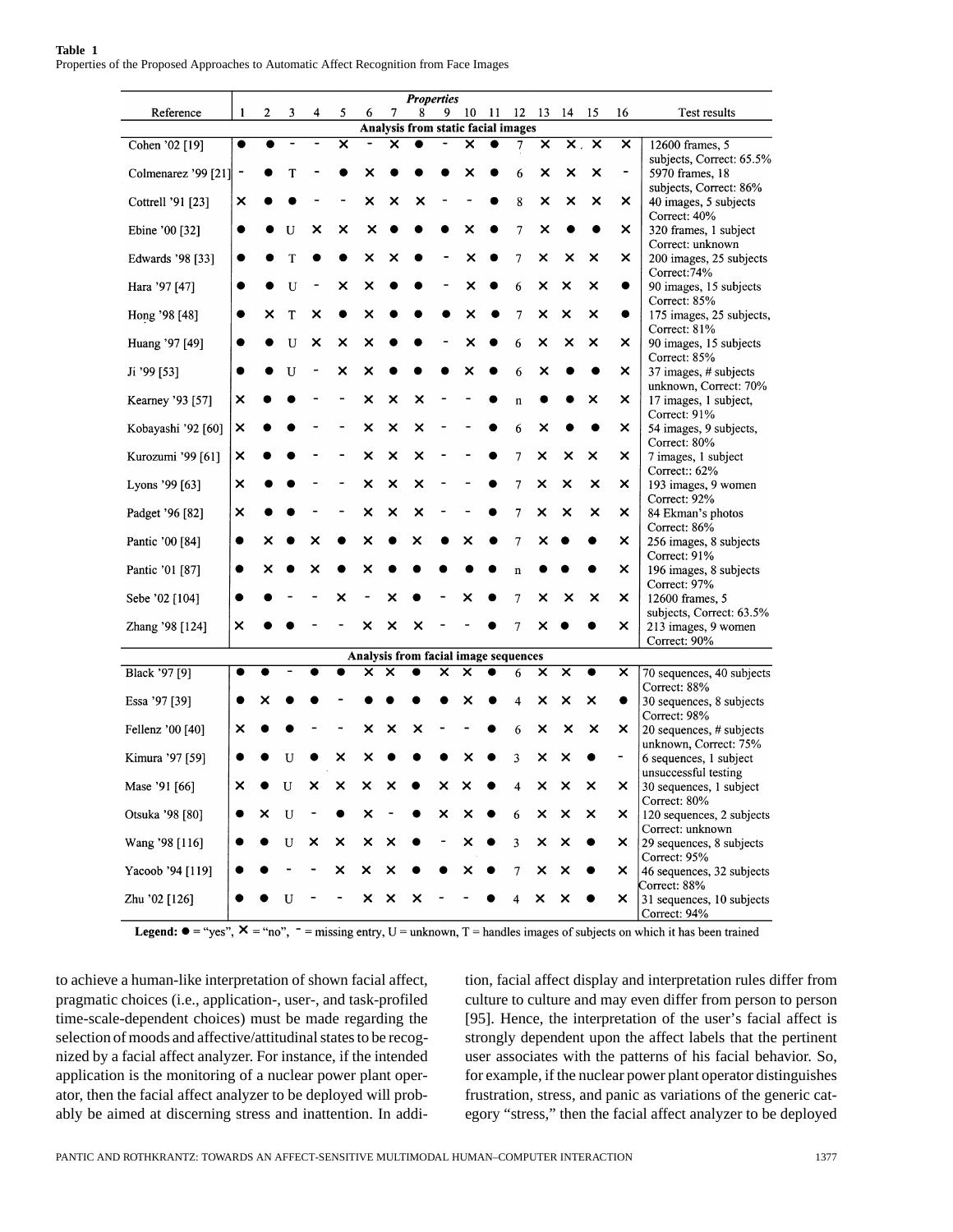for the surveillance of his affect/attitude/mood should adapt to these interpretation categories. Nonetheless, except of the automated system proposed by Pantic [87], which classifies facial expressions into multiple quantified user-defined interpretation classes, all the existing facial expression analyzers perform facial expression classification into a number of the six basic emotion categories. The classification techniques used by the existing systems include:

- 1) template-based classification in static images (e.g., [21], [33], [48], [61], [63]);
- 2) template-based classification in image sequences (e.g., [39], [80]);
- 3) (fuzzy) rule-based classification in static images (e.g., [53], [57], [84]);
- 4) (fuzzy) rule-based classification in image sequences (e.g., [9], [40], [119]);
- 5) ANN-based classification (e.g., [47], [60], [82]);
- 6) HMM-based classification (e.g., [80], [126]);
- 7) Bayesian classification (e.g., [19], [104]).

Further, as mentioned previously, a shown facial expression may be misinterpreted if the current task of the user is not taken into account. For example, a frown may be displayed by the speaker to emphasize the difficulty of the currently discussed problem and it may be shown by the listener to denote that he did not understand the problem at issue. Yet existing facial affect analyzers do not perform a task-dependent interpretation of shown facial behavior. Finally, the timing (dynamics) of facial expressions is a critical factor in interpretation of facial affect [95]. However, current systems for facial affect recognition do not analyze extracted facial information on different time scales. Proposed interframe analyses are either used to handle the problem of partial data or to achieve detection of facial expression time markers (onset, apex, and offset; short time scale). Consequently, automatic recognition of the expressed mood and attitude (longer time scales) is still not within the range of current facial affect analyzers.

Table 1 summarizes the features of existing systems for facial affect recognition with respect to the following issues.

- 1) Is the input image provided automatically?
- 2) Is the presence of the face assumed?
- 3) Is the performance independent of variability in subjects' sex, physiognomy, age, and ethnicity?
- 4) Can variations in lighting be handled?
- 5) Can rigid head movements be handled?
- 6) Can distractions like glasses and facial hair be handled?
- 7) Is the face detected automatically?
- 8) Are the facial features extracted automatically?
- 9) Can inaccurate input data be handled?
- 10) Is the data uncertainty propagated throughout the facial information analysis process?
- 11) Is the facial expression interpreted automatically?
- 12) How many interpretation categories (labels) have been defined?
- 13) Are the interpretation labels user profiled?
- 14) Can multiple interpretation labels be scored at the same time?
- 15) Are the interpretation labels quantified?
- 16) Is the input processed in real time?

stands for "yes," stands for "no," and **–** represents a missing entry. A missing entry either means that the matter at issue has not been reported or that the pertinent matter is not applicable to the system in question. The inapplicable issues, for instance, are the issues of dealing with variations in lighting, rigid head movements, and inaccurate facial information in the cases where the input data were hand measured (e.g., by [23]). Further, the value "U" of column 3 indicates that it is unknown whether the system in question can handle images of an arbitrary subject (usually, this is a consequence of the fact that the pertinent system has not been tested on images of unknown subjects and/or on images of subjects of different ethnicity). The value "T" of column 3 indicates that the surveyed system cannot handle images of subjects for which it has not been previously trained. Finally, the value "n" of column 12 indicates that the system in question is not limited to a predefined, rigid number of interpretation categories; it is "dynamic" in the sense that new user-defined interpretation labels can be learned with experience.

In summary, current facial affect machine analysis research is largely focused at attempts to recognize a small set of posed prototypic facial expressions of basic emotions from portraits of faces or nearly frontal view face image sequences under good illumination. Yet, given that humans detect six basic emotional facial expressions with an accuracy ranging from 70% to 98% [7], it is rather significant that the automated systems achieve an accuracy of 64% to 98% when detecting three to seven emotions deliberately displayed by 5 to 40 subjects. An interesting point, nevertheless, is that we cannot conclude that a system achieving a 92% average recognition rate performs "better" than a system attaining a 74% average recognition rate when detecting six basic emotions from face images.

In spite of repeated references to the need for a readily accessible, reference set of images (image sequences) that could provide a basis for benchmarks for efforts in automatic facial affect analysis, no database of images exists that is shared by all diverse facial expression research communities [37], [88], [85]. In general, only isolated pieces of such a facial database exist, each of which has been made and exploited by a particular facial research community. To our best knowledge, the only example of a facial database used by more than one facial research community is the unpublished database of Ekman–Hager facial action exemplars [38]. It has been used by Bartlett *et al.* [6], Donato *et al.* [31], and Tian *et al.* [112] to train and test their methods for detecting facial micro actions (i.e., facial muscle actions) from face image sequences. The facial database made publicly available, but used only by Tian *et al.* up to now, is the Cohn–Kanade AU-coded face expression image database [55]. Like the database of Ekman–Hager facial action exemplars, it can be used as a basis for benchmarks for efforts in the research area of facial micro action detection from face image sequences.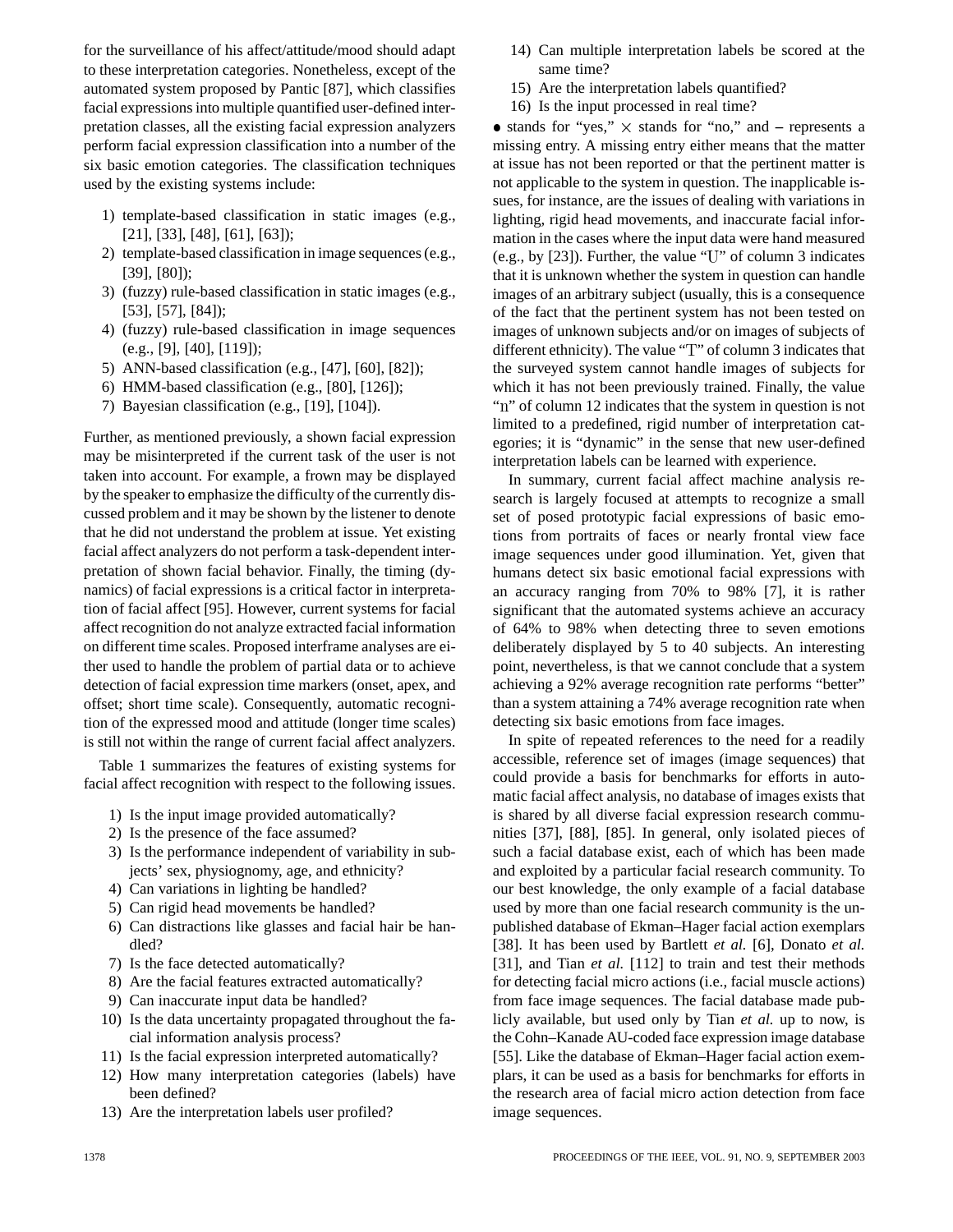This glaring lack of a common testing resource, which forms a major impediment to comparing, resolving, and extending the issues concerned with automatic facial expression analysis and understanding, also represents our main incentive to avoid labeling some of the surveyed systems as being better than others. We believe that a well-defined, validated, and commonly used database of images of faces (both still and motion) is a necessary prerequisite for ranking the performances of the proposed facial affect analyzers in an objective manner. Since such a benchmark database has not been established yet, the reader is left to rank the surveyed systems according to his own priorities and based on the overall properties of these systems that have been summarized in Table 1.

#### *B. Automatic Affect Recognition From Audio Signal*

The auditory aspect of a communicative message carries various kinds of information. If we consider the verbal part (strings of words) only, without regarding the manner in which it was spoken, we might miss important aspects of the pertinent utterance and even misunderstand the spoken message by not attending to the nonverbal aspect of the speech. Nevertheless, in contrast to spoken language processing, which has witnessed significant advances in the last decade [54], the processing of "emotional" speech has not been widely explored by the auditory research community. Yet recent data show that the accuracy of automated speech recognition, which is about 80% to 90% for neutrally spoken words, tends to drop to 50% to 60% if it concerns emotional speech [107]. The same has been shown in the case of automatic speaker verification systems [102]. Although such findings triggered some efforts at automating human affect recognition from speech signal, most researchers in this field have focused on synthesis of emotional speech [72].

The problem of vocal affect analysis includes two subproblem areas: specifying auditory features to be estimated from the input audio signal, and classifying the extracted data into some affect categories.

The research in psychology and psycholinguistics provides an immense body of results on acoustic and prosodic *features* which can be used to encode affective states of a speaker (e.g.,  $[5]$ ,  $[24]$ ,  $[42]$ ). Table 2 lists the speech correlates of the archetypal emotions of happiness, anger,

fear, and sadness that have been commonly reported in these studies. The speech measures which seem to be reliable indicators of these "basic" emotions are the continuous acoustic measures, particularly pitch-related measures (range, mean, median, variability), intensity, and duration. The works on automatic affect-sensitive analysis of vocal expressions presented in the literature up to date commonly use this finding. The auditory features usually estimated from the input audio signal are (see Table 3):

- 1) *pitch* (the fundamental frequency of the acoustic signal delimited by the rate at which vocal cords vibrate);
- 2) *intensity* (the vocal energy);
- 3) *speech rate* (the number of words spoken in a time interval; words can be identified from time-varying spectra of harmonics, which are generated by vocal cord vibrations and filtered as they pass through the mouth and nose);
- 4) *pitch contour* (pitch variations described in terms of geometric patterns);
- 5) *phonetic features* (features that deal with the types of sounds involved in speech, such as vowels and consonants and their pronunciation).

As mentioned previously, in order to accomplish a human-like *interpretation of perceived vocal affective feedback*, pragmatic choices (i.e., application-, user-, and task-profiled time-scale-dependent choices) must be made regarding the selection of affective/attitudinal states and moods to be recognized by a vocal affect analyzer. Nevertheless, existing automated systems for auditory analysis of human affective feedback do not perform a context-sensitive analysis (i.e., application-, user-, and task-dependent analysis) of the input audio signal. Also, they do not analyze extracted vocal expression information on different time scales. Proposed interframe analyses are used either for the detection of suprasegmental features (such as the pitch and intensity over the duration of a syllable, word, or sentence, [92]) or for the detection of phonetic features [50]. Computer-based recognition of moods and attitudes (longer time scales) from input audio signal remains, therefore, a significant research challenge. Virtually all the existing work on automatic vocal affect analysis performs singular classification of input audio signals into a few emotion categories such as anger, irony, happiness, sadness/grief, fear,

| The Speech Correlates of the Prototypic ("Basic") Emotions of Happiness, Anger, Fear, and |
|-------------------------------------------------------------------------------------------|
| Sadness (Only the Auditory Variables Commonly Reported in Psycholinguistic Research       |
| Studies Have Been Included)                                                               |

**Table 2**

|                      | <b>Happiness</b>                         | Anger                             | Fear                  | sadness                        |
|----------------------|------------------------------------------|-----------------------------------|-----------------------|--------------------------------|
| Pitch                | Increase in mean $[8]$ , $[5]$ ,         | Increase in mean $[27]$ , $[5]$ , | Increase in mean [5], | Decrease in mean [118],        |
|                      | range $[41]$ , $[5]$ , variability $[5]$ | range [5], variability [5]        | range [118], [5]      | [5], range $[118]$ , $[5]$     |
| Intensity            | Increased $[8]$ , $[5]$                  | Increased $[8]$ , $[5]$           | Normal [24]           | Decreased $[27]$ , $[5]$       |
| <b>Duration</b>      | Increased rate $[27]$ , $[5]$            | Increased rate $[27]$ , $[5]$     | Increased rate [5]    | Reduced rate $[27]$ , $[5]$    |
| (speech rate)        | Slow tempo [8]                           | Reduced rate [118]                | Reduced rate [109]    |                                |
| <b>Pitch contour</b> | Descending line [41]                     | Descending line [5], stressed     | Disintegration in     | Descending line $[27]$ , $[5]$ |
|                      |                                          | syllables ascend frequently $\&$  | pattern and great     |                                |
|                      |                                          | rhythmically [41], irregular      | number of changes in  |                                |
|                      |                                          | $\mu$ & down inflection [27]      | the direction [24]    |                                |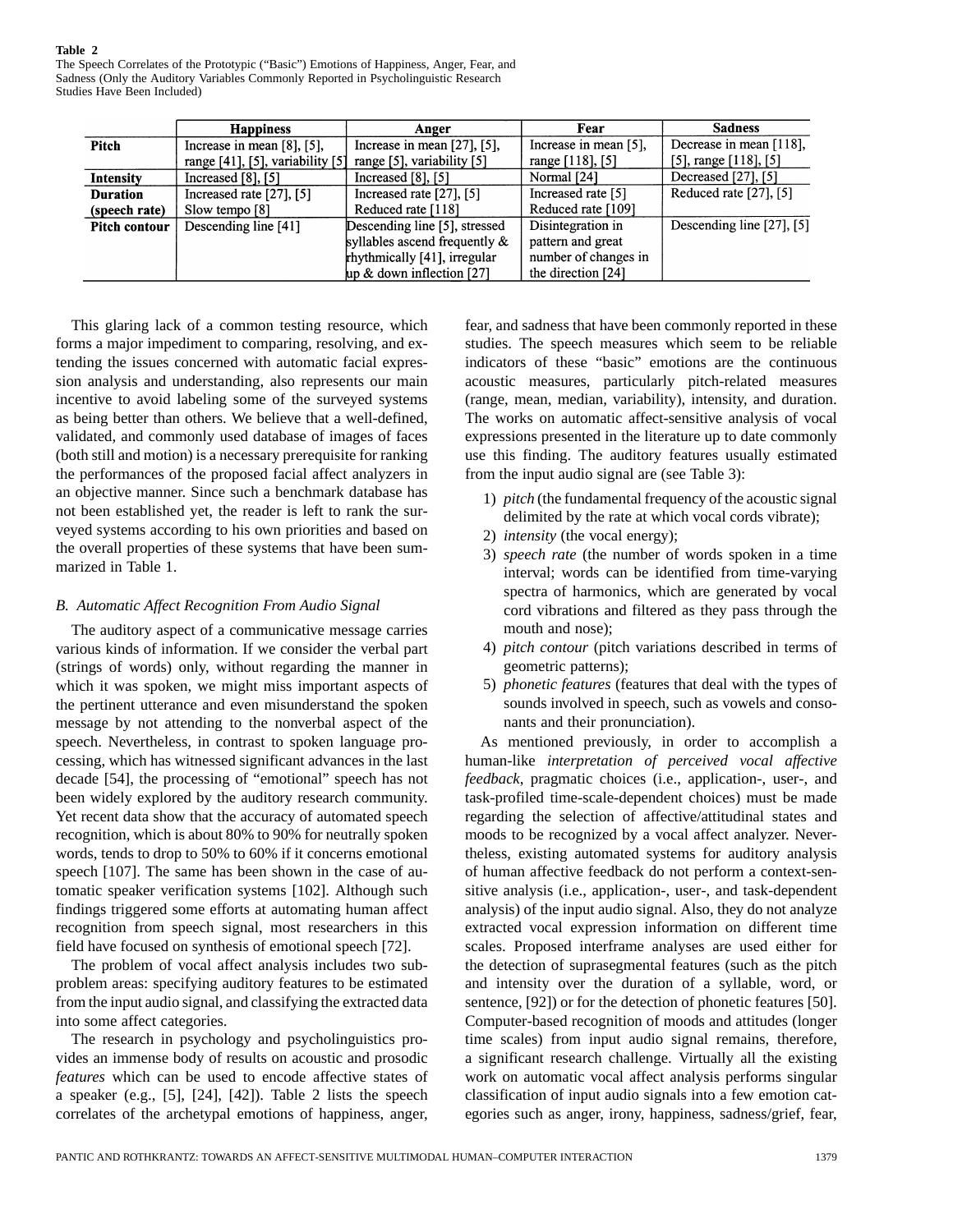|                             |           |              |   |   |                           |                           |                         | <b>Properties</b>     |    |    |    |                           |                           |                           |                           |                                                                  |
|-----------------------------|-----------|--------------|---|---|---------------------------|---------------------------|-------------------------|-----------------------|----|----|----|---------------------------|---------------------------|---------------------------|---------------------------|------------------------------------------------------------------|
| Reference                   |           | 2            | 4 | 5 | 6                         |                           | 8                       | 9                     | 10 | 11 | 12 | 13                        | 14                        | 15                        | 16                        | Test results                                                     |
| Amir '98 [2]                | $\bullet$ | ×            |   |   |                           |                           | $\overline{\textsf{x}}$ |                       | ×  |    | 5  | ×                         |                           |                           |                           | spontaneous speech, 2<br>subjects, Correct: unknowi              |
| Banse '96 [5]               | ×         |              |   |   |                           |                           | ×                       |                       |    |    | 14 | ×                         | ×                         | $\times$                  | $\mathbf{U}$              | 2 sentences $(5 \text{ words})$ , 12<br>subjects, Correct: 53%   |
| Dellaert '96 [30]           | U         | ×            |   |   |                           |                           | ×                       | x                     | ×  |    | 4  | ×                         | ×                         | $\boldsymbol{\mathsf{x}}$ | $\mathbf{U}$              | 50 short sentences, 5<br>subjects, Correct: 80%                  |
| Fellenz '00 [24],<br>$[40]$ | U         | $\mathbf{U}$ |   |   |                           |                           | X                       |                       |    |    | 4  | $\boldsymbol{\times}$     | ×                         | $\times$                  | $\times$                  | test data set unknown<br>Correct: unknown                        |
| Huber '00 [50]              |           |              | × | × | ×                         | ×                         |                         |                       |    |    | 2  | ×                         | $\boldsymbol{\mathsf{x}}$ | $\boldsymbol{\mathsf{x}}$ | $\boldsymbol{\mathsf{x}}$ | spontaneous speech, 39<br>subjects, Correct:66%                  |
| Kang '00 [56]               | ×         | ×            |   |   | $\boldsymbol{\mathsf{x}}$ | ×                         | ×                       | ×                     | x  |    | 6  | x                         | $\times$                  | $\boldsymbol{\mathsf{x}}$ | ×                         | 5 words, 8 subjects<br>Correct: 85%                              |
| Li '98 [62]                 |           | x            |   |   |                           |                           | ×                       | ×                     | ×  |    | 6  | ×                         | $\times$                  | $\times$                  | $\times$                  | $20$ sentences $(7 \text{ words})$ , 5<br>subjects, Correct: 62% |
| Nakatsu '00 [74]            |           |              |   |   | ×                         | x                         |                         |                       |    |    | 8  | ×                         |                           |                           | ×                         | 100 words, 100 subjects,<br>Correct: 50%                         |
| Nwe '01 [76]                | U         | T            | × |   | ×                         | $\boldsymbol{\mathsf{x}}$ | ×                       | $\boldsymbol{\times}$ | ×  |    | 6  | $\times$                  | ×                         | ×                         | $\times$                  | 90 short sentences, 2<br>subjects, Correct: 66%                  |
| Petrushin '00 [89]          |           | T            |   |   |                           | ×                         | ×                       |                       | ×  |    | 5  | $\boldsymbol{\mathsf{x}}$ | ×                         | $\boldsymbol{\mathsf{x}}$ | $\times$                  | 4 sentences (4-6 words),<br>30 subjects, Correct: 66%            |
| Polzin '00 [92]             | ×         | T            |   |   | ×                         | ×                         | x                       |                       |    |    | 5  | ×                         | $\boldsymbol{\mathsf{x}}$ | ×                         | ×                         | $50$ sentences $(2-12 \text{ words})$<br>subjects, Correct: 73%  |
| Sato '01 [98]               | U         | т            |   |   | ×                         |                           | ×                       | ×                     |    |    |    | ×                         | ×                         | ×                         | ×                         | 1 word, 13 subjects<br>Correct: 74%                              |
| Tosa '96 [113]              |           | т            |   |   | x                         |                           |                         |                       |    |    | 8  | ×                         | ×                         | $\times$                  | ×                         | 100 words, 10 subjects<br>Correct: 60%                           |
| Zhao '00 [125]              | ×         | ×            |   |   | ×                         | x                         | x                       |                       |    |    |    | ×                         | ×                         | ×                         | $\times$                  | 4 sentences, 5 males<br>Corract: 000                             |

**Table 3** Properties of the Proposed Approaches to Automatic Affect Recognition From Audio Signal

Legend:  $\bullet$  = "yes",  $X =$  "no", U = unknown, T = handles speech samples of (known) subjects on which it has been trained

disgust, surprise, and affection [24]. Utilized classification techniques include:

- ANNs (e.g., [40], [50], [74], [89], [113]);
- HMMs (e.g., [56], [76], [92]);
- Gaussian mixture density models (e.g., [62]);
- Fuzzy membership indexing (e.g., [2]);
- maximum-likelihood Bayes classifiers (e.g., [30], [56]).

Table 3 summarizes the properties of current systems for vocal affect analysis with respect to the following.

- 1) Can nonprofessionally spoken input samples be handled?
- 2) Is the performance independent of variability in subjects, their sex and age?
- 3) Are the auditory features extracted automatically?
- 4) Are the pitch-related variables utilized?
- 5) Is the vocal energy (intensity) utilized?
- 6) Is the speech rate utilized?
- 7) Are pitch contours utilized?
- 8) Are phonetic features utilized?
- 9) Are some other auditory features utilized?
- 10) Can inaccurate input data be handled?
- 11) Is the extracted vocal expression information interpreted automatically?
- 12) How many interpretation categories (labels) have been defined?
- 13) Are the interpretation labels scored in a context-sensitive manner (application-, user-, task-profiled manner)?
- 14) Can multiple interpretation labels be scored at the same time?
- 15) Are the interpretation labels quantified?
- 16) Is the input processed in real time?

In general, people can recognize emotion in a neutral-content speech with an accuracy of 55%–70% when choosing from among six basic affective states [8]. Automated vocal affect analyzers match this accuracy when recognizing two to eight emotions deliberately expressed by subjects recorded while pronouncing sentences having a length of 1 to 12 words. Nonetheless, in many instances strong assumptions are made to make the problem of automating vocal expression analysis more tractable. For example, the recordings are noise free, the recorded sentences are short, delimited by pauses, and carefully pronounced by nonsmoking actors to express the required affective state. Overall, the test data sets are small (one or more words or one or more short sentences spoken by few subjects) containing exaggerated vocal expressions of affective states. Similarly to the case of automatic facial affect analysis, no readily accessible reference set of speech material exists that could provide a basis for benchmarks for efforts in automatic vocal affect analysis. In summary, the state of the art in automatic affective state recognition from speech is similar to that of speech recognition several decades ago when computers could classify the carefully pronounced digits spoken with pauses in between, but could not accurately detect these digits if they were spoken in a way not previously encountered and forming a part of a longer continuous conversation.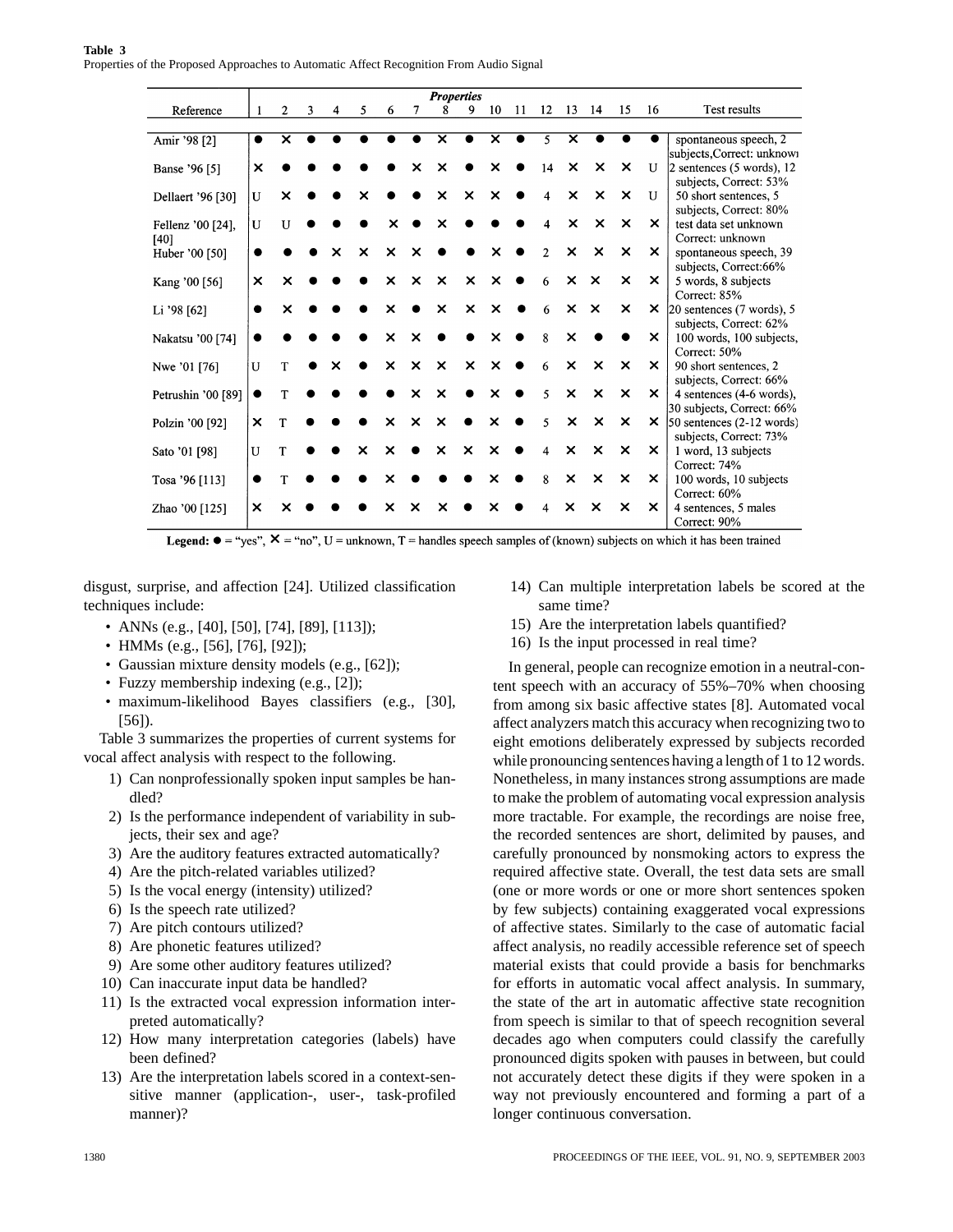# *C. Automatic Bimodal Affect Recognition*

Today there are in total four reported studies on bimodal, audiovisual interpretation of human affective feedback. These are the works of Chen *et al.* [16], De Silva and Ng [29], Yoshitomi *et al.* [122], and Chen and Huang [15].

Chen *et al.* proposed a rule-based method for singular classification of input audiovisual data into one of the following emotion categories: happiness, sadness, fear, anger, surprise, and dislike. The input data utilized by Chen *et al.* were 36 video clips of a Spanish speaker and 36 video clips of a Sinhala speaker. The speakers were asked to portray each of the six emotions 6six times using both vocal and facial expressions. Based on this data set, Chen *et al.* defined the rules for classification of acoustic and facial features into the pertinent emotion categories. From the speech signals, pitch, intensity, and pitch contours were estimated as acoustic features. Facial features such as lowering and rising of the eyebrows, opening of the eyes, stretching of the mouth, and presence of a frown, furrow, and wrinkles were manually measured from the input images. The rules for emotion classification have been evaluated only on the mentioned data set. Hence, it is not known whether or not are these rules suitable for emotion recognition from audiovisual data of an unknown subject. Besides, a quantification of the recognition results obtained by this method has not been reported. A clear picture on the actual performance of this method cannot be obtained, therefore, from the research efforts presented in [16].

De Silva and Ng also proposed a rule-based method for singular classification of input audiovisual data into one of six emotion categories used by Chen *et al.* The input data utilized by De Silva and Ng were 144 2-s-long video clips of two English speakers. Each speaker has been asked to portray 12 emotion outbursts per category by displaying the related prototypic facial expression while speaking a single English word of his choice. The pertinent audio and visual material has been processed separately. The optical flow method proposed in [3] was used to detect the displacement and its velocity of the following facial features: the mouth corners, the top and the bottom of the mouth, and the inner corners of the eyebrows. From the speech signals, pitch and pitch contours were estimated by using the method proposed in [70]. A nearest-neighbor method has been used to classify the extracted facial features, and an HMM-based method has been used to classify the estimated acoustic features into one of the emotion categories. Per subject, the results of the classifications have been plotted in a graph. Based upon the two resulting graphs, De Silva and Ng defined the rules for emotion classification of the input audiovisual material. They reported a correct recognition rate of 72% for a reduced input data set (i.e., 10% of the input samples for which the utilized rules could not yield a classification into one of the emotion categories were excluded from the data set). It is not known, therefore, whether and with which precision the method of De Silva and Ng could be used for emotion classification of similar audiovisual data obtained by recording an unknown subject.

The method proposed by Yoshitomi *et al.* represents a hybrid approach to singular classification of input audiovisual data into one of the following "basic" emotion categories: happiness, sadness, anger, surprise, and neutral. Yoshitomi *et al.* utilized 100 video clips of one female Japanese professional announcer. She was asked to pronounce a Japanese name "Taro" while portraying each of the five emotions 20 times. This input audiovisual material has been processed further as follows. From the speech signals, pitch, intensity, and pitch contours have been estimated as acoustic features. These features were classified further into one of the emotion categories by applying an HMM-based method. Yoshitomi *et al.* utilized both a visible rays (VR) camera and an infrared (IR) camera to obtain ordinary and thermal face images, respectively. From the VR and IR part of each input sample, only two VR and two corresponding IR images were utilized for further processing. The images correspond to the points where the intensity of the speech signal was maximal for the syllables "Ta" and "Ro," respectively. The typical regions of interest such the mouth region, the eyebrow and eye region, etc., were extracted from each of the selected images separately [123]. Then, each image segment has been compared to the relevant "neutral" image segment in order to generate a "differential" image. Based on the VR and the IR differential images, a discrete cosine transformation has been applied to yield a VR and an IR feature vector, respectively. An ANN-based approach has been used further to classify each of these feature vectors into one of the emotion categories. These and the classification obtained for the speech signal only were further summed to decide the final output category. Yoshitomi reported a correct recognition rate of 85% for a reduced input data set (i.e., 34% of the input samples for which the proposed method could not yield a classification into one of the emotion categories were excluded from the data set). Similarly to the works reported by Chen *et al.* and De Silva and Ng, it is not known whether and with which precision the method of Yoshitomi *et al.* could be used for emotion classification of audiovisual data from an unknown subject.

Chen and Huang proposed a set of methods for singular classification of input audiovisual data into one of the "basic" emotion categories: happiness, sadness, disgust, fear, anger, and surprise. They utilized 180 video sequences being about 70 samples long [19]. These data were from five subjects, each of which displayed six basic emotions six times by producing the appropriate facial expression right before or after speaking a sentence with the appropriate vocal emotion. Each of these single-emotion sequences started and ended with a neutral expression. For facial motion tracking, Chen and Huang utilized the Tao–Huang algorithm based upon a piecewise Bezier volume deformation model (PBVD) [111]. First a 3-D facial mesh model embedded in multiple Bezier volumes was constructed by manual selection of landmark facial feature points in the first video frame (frontal view of a neutral facial expression). Then, for each adjacent pair of frames, the 2-D motion vectors of multiple mesh nodal points were estimated using a multiresolution template matching method. To alleviate the shifting problem, the templates from both the previous and the first frame have been used. From these motion vectors, 3-D rigid head mo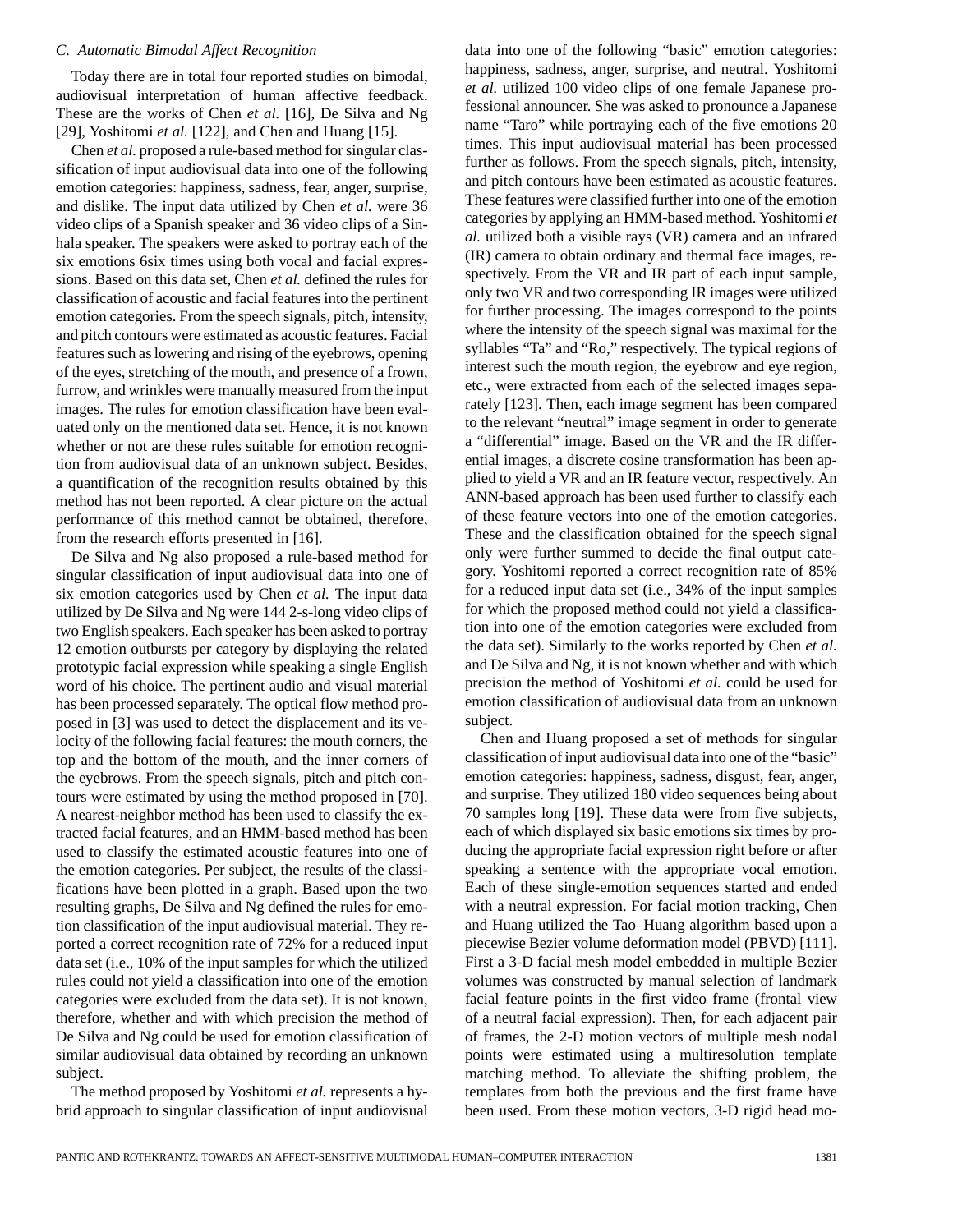tions and 3-D nonrigid facial motions were computed using a least squares estimator. The algorithm also utilized a set of 12 predefined basic facial movements (i.e., facial muscle actions) to describe the motions around the mouth, eyes, and eyebrows. The final output of the algorithm was a vector containing the strengths of these facial muscle actions. A classifier based upon a sparse network of winnows with naive Bayes output nodes [121] has been used further to classify this vector into one of the emotion categories. From the speech signals, pitch and intensity have been computed using the ESPS *get\_f0* command, and the speech rate has been found using a recursive convex-hull algorithm. These features were classified further into one of the emotion categories, each of which has been modeled with a Gaussian distribution. Given that in each of the utilized video clips a pure facial expression occurs right before or after a sentence spoken with the appropriate vocal emotion, Chen and Huang applied the single-modal methods described above in a sequential manner. They performed two types of experiments: person-dependent and person-independent experiments. In person-dependent experiments, half of the available data have been used as the training data and the other half as the test data. A 79% average recognition rate has been achieved in this experiment. In person independent experiments, data from four subjects have been used as the training data, and the data from the remaining subject have been used as the test data. A 53% average recognition rate has been reported for this experiment.

In brief, the existing works on human affect analysis from bimodal data assume, in general, clean audiovisual input (e.g., noise-free recordings, closely placed microphone, nonoccluded portraits) from an actor speaking a single word and displaying exaggerated facial expressions of "basic" emotions. Though audio and image processing techniques in these systems are relevant to the present goals, the systems themselves need many improvements if they are to be used for a multimodal context-sensitive HCI where a clean input from a known actor/announcer cannot be expected and a context-independent data interpretation does not suffice.

# IV. CHALLENGES AND OPPORTUNITIES

The limitations of existing systems for human affect recognition are probably the best place to start a discussion about the challenges and opportunities which researchers of affective computing face. The issue that strikes and surprises us most is that, although the recent advances in video and audio processing make *bimodal*, audiovisual analysis of human affective feedback tractable and although all agreed that solving this problem would be extremely useful, merely four efforts aimed at an actual implementation of such a bimodal human affect analyzer have been reported up to date (Section III). Further, there is no record of a research endeavor toward inclusion of all nonverbal modalities into a single system for affect-sensitive analysis of human behavior. Besides the problem of achieving a deeper integration of detached visual, auditory, and tactile research communities, there are a number of related additional issues.

The acquisition of video input for machine analysis of human affective states concerns, at least, the detection of the monitored subject's face in the observed scene. The problematic issue here, typical for all visual sensing including gaze, lip movement, and facial-gesture tracking, is that of scale, resolution, pose, and occlusion. Namely, in most real-life situations, it cannot be assumed that the subject will remain immovable; rigid head and body movements can be expected, causing changes in the viewing angle and in the visibility and illumination of the tracked facial features.

Although highly time consuming, the scale problem can be solved as proposed by Viennet and Soulie [115], i.e., by forming a multiresolution representation of the input image/frame and performing the same detection procedure for different resolutions. To do so, however, a high spatial resolution of the original input image/frame is necessary if the discrimination of subtle facial changes is to be achieved. A standard NTSC or PAL video camera provides an image that, when digitized, measures approximately  $720 \times 480$  or  $720 \times 576$  pixels, respectively. Since images of 100–200 pixels form a lower limit for the detection of a face and its expression by a human observer [13], it may be sufficient for a typical detection/tracking of facial expressions to arrange the camera setting so that there are at least 200 pixels across the width of the subject's face. The field of view can then be about two and one-half times the width of the face. This camera setting should be sufficient for machine recognition of human facial affect, in which the subject is seated but otherwise free to move his head. On the other hand, such a camera setting may not be sufficient for the pertinent task if the subject is free to walk in front of the camera and to approach and move away from the camera. Hence, it would be highly beneficial to develop strategies for extending the field of regard while maintaining a high resolution. The investigation and development of such strategies is the subject of research in the field of active vision [1]. In general terms, the objective of active camera control is to focus sensing resources on relatively small regions of the scene that contain critical information. In other words, the aim of active vision systems is to observe the scene with a wide field of view at a low spatial resolution and then to determine where to direct high spatial resolution observations. This is analogous to human vision in the fovea—a small depression in the retina where vision is most acute. The fovea provides the resolution needed for discriminating patterns of interest, while the periphery provides broad-area monitoring for altering and gaze control. Although the work in the field of active vision has not been extended yet for the purposes of face detection and tracking, it is certain that the field of automatic facial affect analysis and affective computing in general could highly benefit from the progress in this area of research.

Pose and occlusion are even more difficult problems, initially thought to be intractable or at least the hardest to solve [88]. Yet significant progress is being made using methods for the monitored object's representation at several orientations, employing data acquired by multiple cameras. Those methods are currently thought to provide the most promising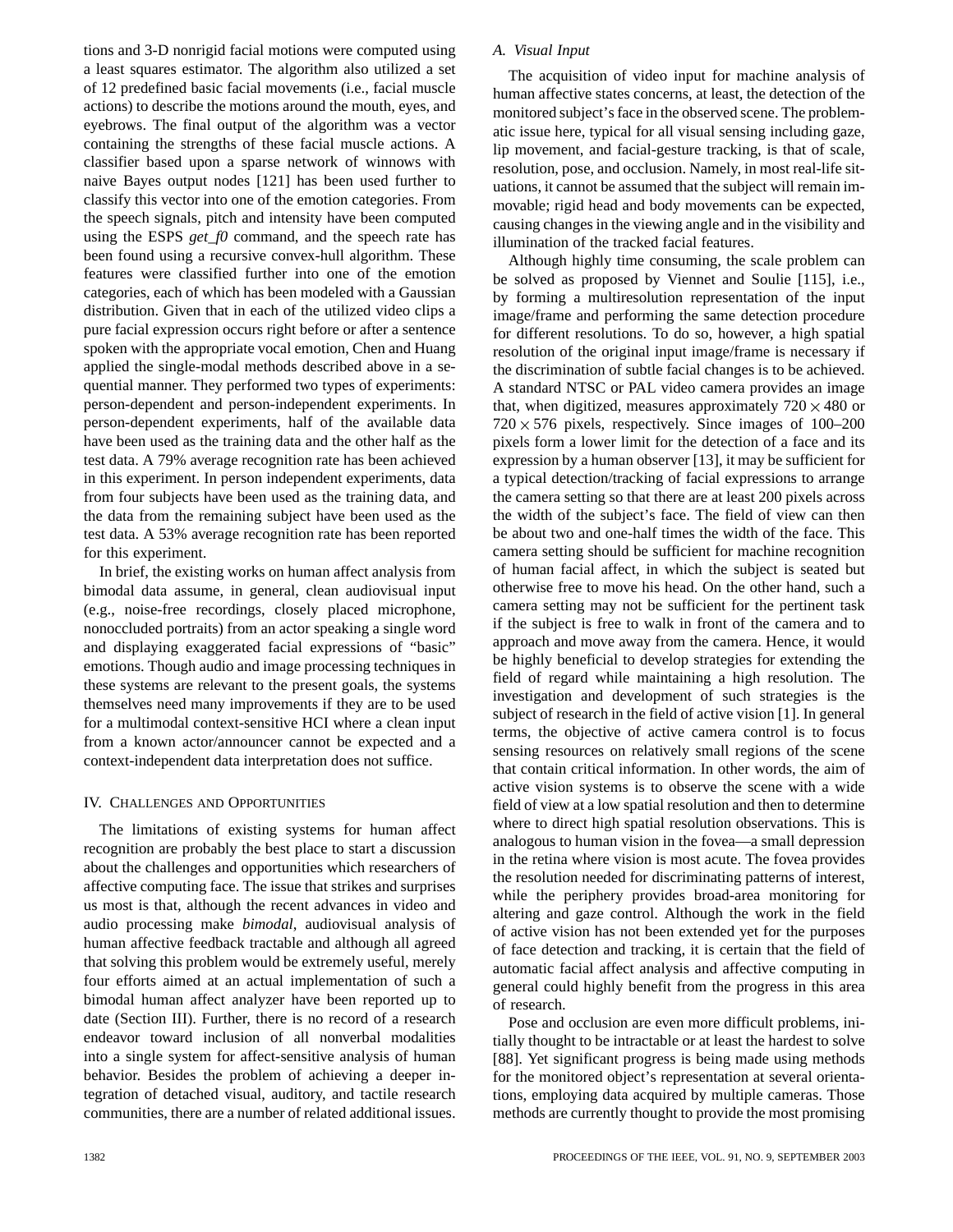solution to the problems of pose and occlusion [88]. For an extensive review of such methods utilized for video surveillance, the reader is referred to [20]. In addition, interesting progress is being made using statistical methods, which essentially try to predict the appearance of monitored objects from whatever image information is available. As explained in Section II, a statistical facial expression predictor based upon a task- and user-profiled temporal grammar of human facial behavior could prove most serviceable for the purposes of handling partial data within machine human affect analysis from images of faces.

Besides these standard visual-processing problems, there is another cumbersome issue typical for face image processing: the universality of the employed technique for detection of the face and its features. Namely, the employed detection method must not be prone to the physiognomic variability and the current looks of monitored subjects. As explained in Section II, an "ideal" automated system for facial affect recognition should perform a generic analysis of the sensed facial information, independently of possibly present static facial signals like birthmarks and facial hair, slow facial signals such as wrinkles, and artificial facial signals like glasses and makeup. Essa and Pentland [39] proposed such a method.

## *B. Audio Input*

As mentioned previously, virtually all of the work done on automating vocal affect analysis assumes a fixed listening position, a closely placed microphone, nonsmoking actors or radio announcers, and noise-free recordings of short, neutral-content sentences that are delimited by pauses and carefully pronounced to express the required affective state. Such a clean audio input is not realistic to expect, however, especially not in unconstrained environments in which human affect analyzers are most likely to be deployed (multimodal context-sensitive HCI and ubiquitous computing). An obvious, necessary extension of the current research on automatic vocal affect analysis is to extend the range of test material to include speech samples that:

- 1) are naturally spoken rather than read by actors;
- 2) have meaningful rather than semantically neutral content (e.g., "You came late again," rather than "What time is it?");
- 3) include rather than exclude continuous speech;
- 4) are drawn from a genuine range of speakers, in terms of sex, age, smoking pattern, and social background;
- 5) use a range of languages.

However, the extension of the range of test material will not provide a solution to the original problem which incited, in the first place, the acquisition of the currently used, heavily constrained speech material. Processing and interpreting unconstrained audio input with minimal degradation in performance remains a significant research challenge facing both the speech understanding research field [54], [88] and the affective computing research field [24], [90]. As far as the area of affective computing is concerned, a basic problem that needs to be solved is that of defining a better computational mapping between affective states and speech patterns.

Specifically, it is necessary to find features which can be extracted by a computer and which, at the same time, may be used for discerning affective states from less constrained speech material.

The psycholinguistic research results are consistent in general on some neutral-speech continuous acoustic correlates of a few "basic" emotions like anger, fear, happiness, and sadness (see Table 2). Yet, even within the research on this small set of prototypic emotions, there are many contradictory reports. For example, there is a disagreement on duration facets of anger, fear, and happiness—some researchers report a faster speech rate and some report a slower speech rate (see Table 2). Furthermore, while some researchers adhere to the standpoint that the features should be solely acoustic and different from the phonetic features used for speech understanding, others adhere to the standpoint that acoustic and phonetic features are tightly combined when uttering speech. The later standpoint accedes to the assumption that it is impossible for us to express and recognize vocal expressions of affective states by considering only acoustic features. There are a number of fundamental reasons to adhere to this standpoint. The best known example that the features which signal affective arousal are easy to confound with the features which are determined by linguistic rules involves questions. Uttering a question gives rise to distinctive pitch contours that could easily be taken as evidence of affective inflection if linguistic context is ignored. Similar examples are turn taking and topic introduction [69]. Another reason for considering linguistic content in connection with the detection of affective arousal concerns the dependence of our performance from whether we understood the linguistic content of not. As shown by De Silva *et al.* [28], observers who did not speak the Sinhala language recognized six different emotions correctly in Sinhala spoken speech with an average of only 32.3%. Research efforts toward the inclusion of phonetic features in vocal affect analysis have been reported in [50], [74], and [113]. Another interesting observation is that the information encoded in the speech signal becomes far more meaningful if the pitch and intensity can be observed over the duration of a syllable, word, or phrase [51], [92]. Although a robust detection of boundaries at different levels still poses a significant research challenge in speech processing (that is why recognition of connected speech lingers far behind recognition of discrete words), there is a large body of literature that could be used as a source of help while tackling the problems of locating pauses between phrases and detecting boundaries between words and phonemes [54].

In summary, establishing reliable knowledge about a set of suitable features sufficient for discriminating any affective state (archetypal or nonarchetypal) from unconstrained audio input still lags in the distant future. In order to approach this goal, research toward temporal analysis of both acoustic and phonetic characteristics of spontaneous affective speech is needed. Finally, the large gaps in "related research" headings of the works surveyed in Table 3 indicate a detachment of the existing auditory affect research communities. To raise the overall quality of research in this field, a deeper integration of currently detached research communities is necessary.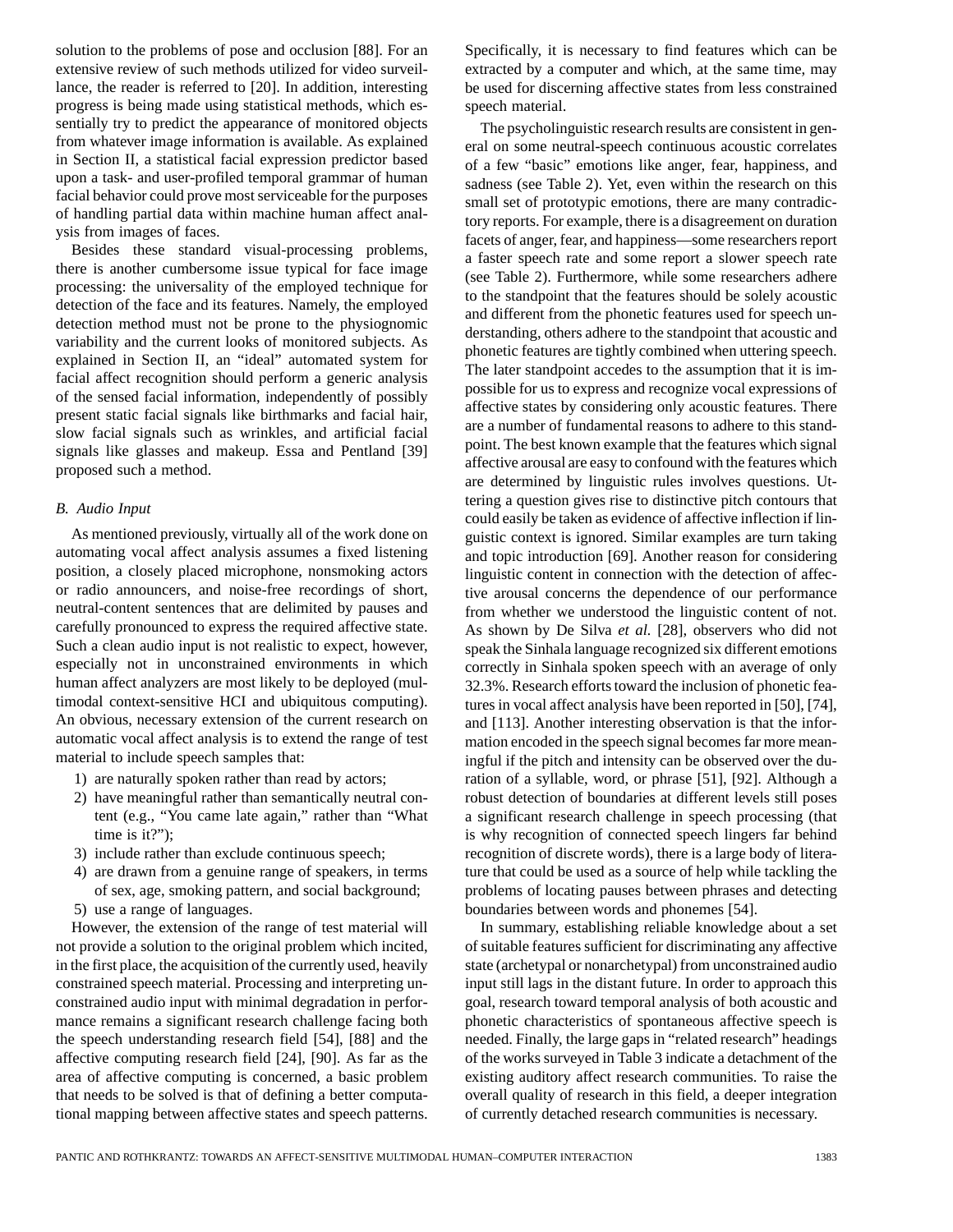An ideal analyzer of human nonverbal affective feedback (see Fig. 1) should generate a reliable result based on multiple input signals acquired by different sensors. There are a number of related issues, which pose interesting but significant research challenges.

If we consider the state of the art in audio, visual, and tactile processing, noisy and partial input data should be expected. An (ideal) analyzer of human nonverbal affective feedback should be able to deal with these imperfect data and generate its conclusion so that the certainty associated with it varies in accordance with the input data. A way of achieving this is to consider the time-instance versus time-scale dimension of human nonverbal communicative signals. As already explained in Section II, there is a certain grammar of neuromuscular actions and physiological reactions. By considering previously observed actions/reactions (time scale) with respect to the current data carried by functioning observation channels (time instance), a statistical prediction and its probability might be derived about both the information that have been lost due to malfunctioning/inaccuracy of a particular sensor and the currently displayed action/reaction. Generative probability models such as HMM provide a principled way of handling temporal and treating missing information. Another alternative is to exploit discriminative methods such as support vector machines or kernel methods [114], whose classification performance is often superior to that of generative classifiers, in a combination with generative probability models for extracting features for use in discriminative classification [52]. Yet such a temporal analysis also involves untangling the grammar of human behavior, which still represents a rather unexplored topic even in the psychological and sociological research areas. The issue that makes this problem even more difficult to solve in a general case is the dependency of a person's behavior on his/her personality, cultural and social vicinity, current mood, and the context in which the observed behavioral cues were encountered. One source of help for these problems is machine learning: rather than using *a priori* rules to interpret human behavior, we can potentially learn application-, user-, and context-dependent rules by watching the user's behavior in the sensed context [88]. Though context sensing and the time needed to learn appropriate rules are significant problems in their own right, many benefits could accrue from such an adaptive affect-sensitive HCI tool (Section I).

Another typical issue of multimodal data processing is that the multisensory data are processed separately and only combined at the end (Section III). Yet this is almost certainly incorrect; people display audio, visual, and tactile communicative signals in a complementary and redundant manner. Chen *et al.* [16] have proven this experimentally for the case of audio and visual input. In order to accomplish a human-like multimodal analysis of multiple input signals acquired by different sensors, the signals cannot be considered mutually independent and cannot be combined in a context-free manner at the end of the intended analysis (Section II). The input data should be processed in a joint feature space and according to a context-dependent model. In practice, however, except the acute problems of context sensing and developing context-dependent models for combining multisensory information, there are two additional major difficulties: the size of the required joint feature space, which is usually huge and results in a heavy computational burden, and different feature formats and timing. A potential way to achieve the target tightly coupled multisensory data fusion is to develop context-dependent versions of a suitable method such as the Bayesian inference method proposed in [83].

# *D. Affect-Sensitive Interpretation of Multimodal Input*

As explained in Section II, accomplishment of a human-like interpretation of sensed human affective feedback requires pragmatic choices (i.e., application-, userand task-profiled choices). Nonetheless, as already noted, currently existing methods aimed at the automation of human affect analysis are not context sensitive (see also Tables 1 and 3). Initially thought to be the research topic that would be the hardest to solve, context sensing—that is, answering questions such as who the user is, where he is, and what he is doing—has witnessed recently a number of significant advances [20], [88]. However, the complexity of this wide-ranging problem makes the problem of context-sensitive human affect analysis perhaps the most significant of the research challenges facing researchers of affective computing.

Another issue concerns the actual interpretation of human nonverbal interactive signals in terms of affective/attitudinal states. The existing work employs usually singular classification of input data into one of the "basic" emotion categories (Section III). This approach has many limitations. As mentioned previously, the theory on the existence of universal emotion categories is nowadays strongly challenged in the psychological research area (Section II). Further, pure expressions of "basic" emotions are seldom elicited; most of the time, people show blends of emotional displays. Hence, the classification of human nonverbal affective feedback into a single basic-emotion category is not realistic. Automatic analyzers of sensed nonverbal affective cues must at least realize quantified classification into multiple-emotion categories, as proposed, for example, in [32], [53], [84], and [124] for automatic facial affect analysis and in [2] and [74] for automatic vocal affect analysis. Yet not all nonverbal affective cues can be classified as a combination of the "basic" emotion categories. Think, for instance, about the frustration, stress, skepticism, or boredom attitudinal states. Also, it has been shown that the comprehension of a given emotion label and the ways of expressing the related affective state may differ from culture to culture and even from person to person (Section II). Hence, the definition of interpretation categories in which any set of displayed human nonverbal affective cues can be classified is a key challenge in the design of realistic affect-sensitive monitoring tools. The lack of psychological scrutiny on the topic makes this problem even harder. One source of help is (again) machine learning: instead of integrating rigid generic rules for the interpretation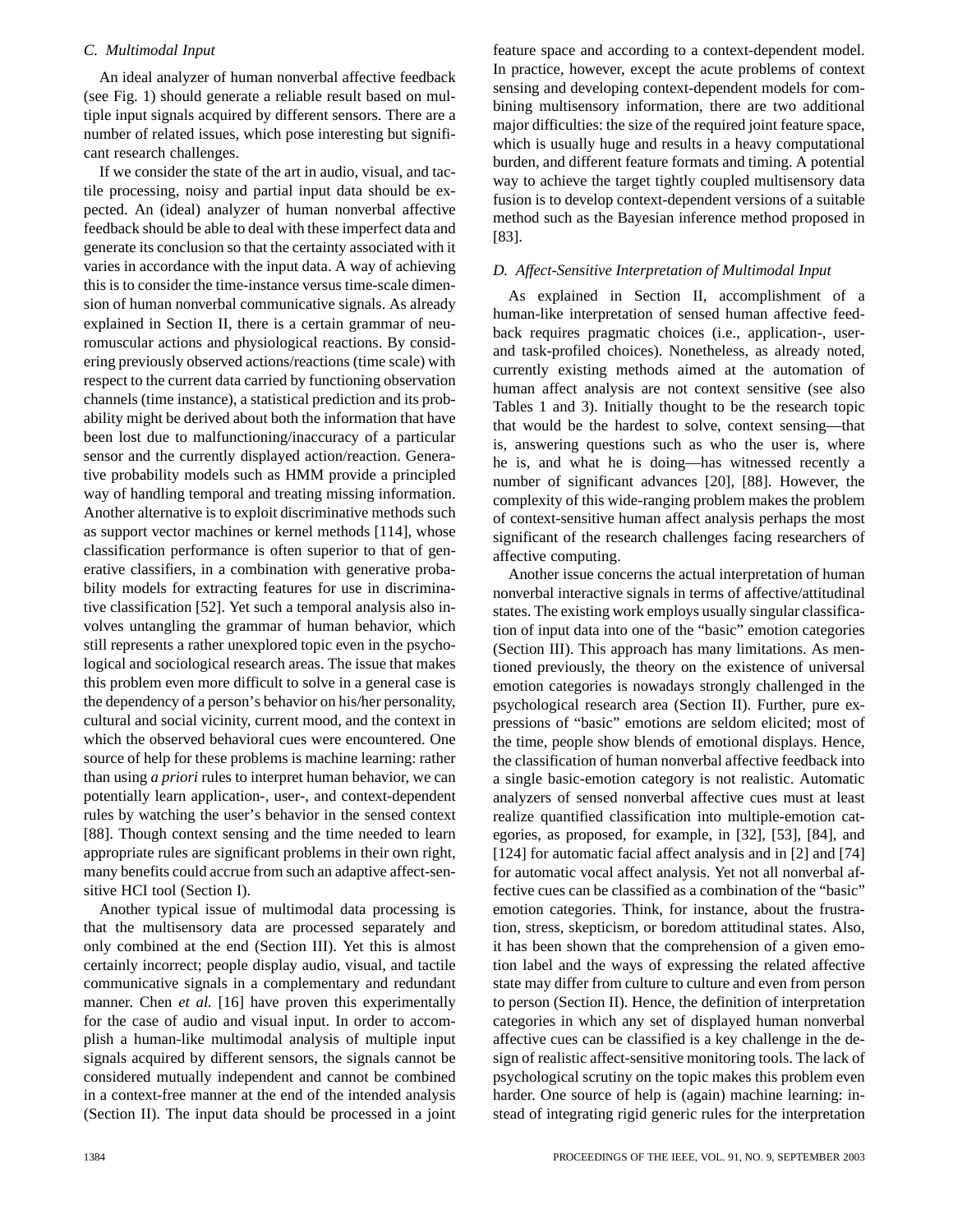of human nonverbal affective feedback into the intended tool, the system can potentially learn its own expertise by allowing the user to define his own (context-dependent) interpretation categories (e.g., as proposed in [57] and [87]).

# *E. Validation Issues*

In general, validation studies on an automated system address the question of whether the developed system does what it should do while complying with the predefined set of requirements. Automated analyzers of human affective feedback are usually envisioned as machine tools for sensing, analyzing, and translating human communicative cues into a description of the expressed affective state. This description should be identical, or at least very close, to a human's description of the pertinent affective state. Hence, validation studies on automated analyzers of human affective feedback address commonly the question of whether the interpretations reached automatically are equal to those given by human observers judging the same stimulus material. In turn, evaluating the performance of an automated human affect analyzer involves obtaining a set of test material coded by human observers for ground truth (i.e., in terms of affective states shown in the pertinent material). In order to enable comparing, resolving, and extending the issues concerned with automatic human affective feedback analysis, this set of test material should be a standard, commonly used database of test material.

Nevertheless, no readily accessible database of test material that could be used as a basis for benchmarks for efforts in the research area of automated human affective feedback analysis has been established yet. In fact, even in the research on facial affect analysis, which attracted the interest of many researchers and became one of the hot topics in machine vision and artificial intelligence (AI) research, there is a glaring lack of an existing benchmark facial database. This lack of common testing resources forms the major impediment to comparing, resolving, and extending the issues concerned with automatic human affective feedback analysis and understanding. It slowed down not only the progress in applying computers to analyze human facial and/or vocal affective feedback but also overall cooperation and collaboration among investigators of affective computing. The benefits that could accrue from a commonly used audiovisual database of human affect expressions are numerous.

- 1) Avoiding redundant collection of facial and/or vocal expression exemplars can reduce research costs: investigators can use one another's exemplars.
- 2) Having a centralized repository for retrieval and exchange of audio and/or visual training and test material can improve research efficiency.
- 3) Maintaining various test results obtained for a reference audio and/or visual data set and, hence, providing a basis for benchmarks for research efforts can increase research quality. This would also reduce the currently existing abundance of reports presenting rather insignificant achievements.

Thus, the establishment of a readily accessible, benchmark audiovisual database of human affect expressions has become an acute problem that needs to be resolved if fruitful avenues for new research in affective computing are to be opened. A number of issues make this problem complex and, in turn, rather difficult to tackle.

*Which objects should be included into such an audiovisual database so that it meets multiple needs of scientists working in the field?* Facial expression is an important variable for a large number of studies in computer science (lipreading, audiovisual speech and face synthesis, etc.; see Section I) as well as for research in behavioral science, psychology, psychophysiology, anthropology, neurology, and psychiatry [37]. While motion records are necessary for studying temporal dynamics of facial behavior, static images are important for obtaining configurational information about facial expressions [37]. Hence, the benchmark database should include both still and motion images of faces. For their relevance in evaluating the achievements in tackling past and present challenges in automatic human affect analysis, images of nonoccluded and partially occluded faces in various poses acquired under various lighting conditions should be included. In order to support both the research efforts directed toward specific monodisciplinary research goals and the integration of research efforts done in various fields including lipreading, facial, vocal, and audiovisual human affect recognition, the database should include all video recordings of silent subjects, audio recordings of speech and other vocalizations, and audiovisual recordings of speaking subjects. Another important variable is the distinction between deliberate actions performed on request versus spontaneous actions not under volitional control. Examples of both categories should be included in the database in order to study the essential question of the difference between these expressions. Examples of prototypic emotional expressions defined in classic studies on emotion (e.g., [5], [8], [58]) should be made available. To facilitate experiments directed toward alternative approaches to human affect expression interpretation (e.g., applicationand/or user-profiled interpretation), expressions in which only some components of prototypic expressions are present should be also included in the database.

A crucial aspect of the benchmark database of human affect expressions is the metadata that is to be associated with each database object and to be used as the ground truth in validating automated human affect analyzers. For general relevance, the images should be scored in terms of facial muscle actions such as the facial AUs defined in Ekman and Friesen's FACS system [36] and used as a standard measure of activity in the face [37]. The interpretations of displayed (facial and/or vocal) expressions in terms of affective state(s) should be associated with each database object. For spontaneous expressions, the associated metadata should also identify the conditions under which the expression has been elicited. This provision is important, since the eliciting circumstances can produce different types of expressions (e.g., a conversation versus listening and/or watching stimulus material alone).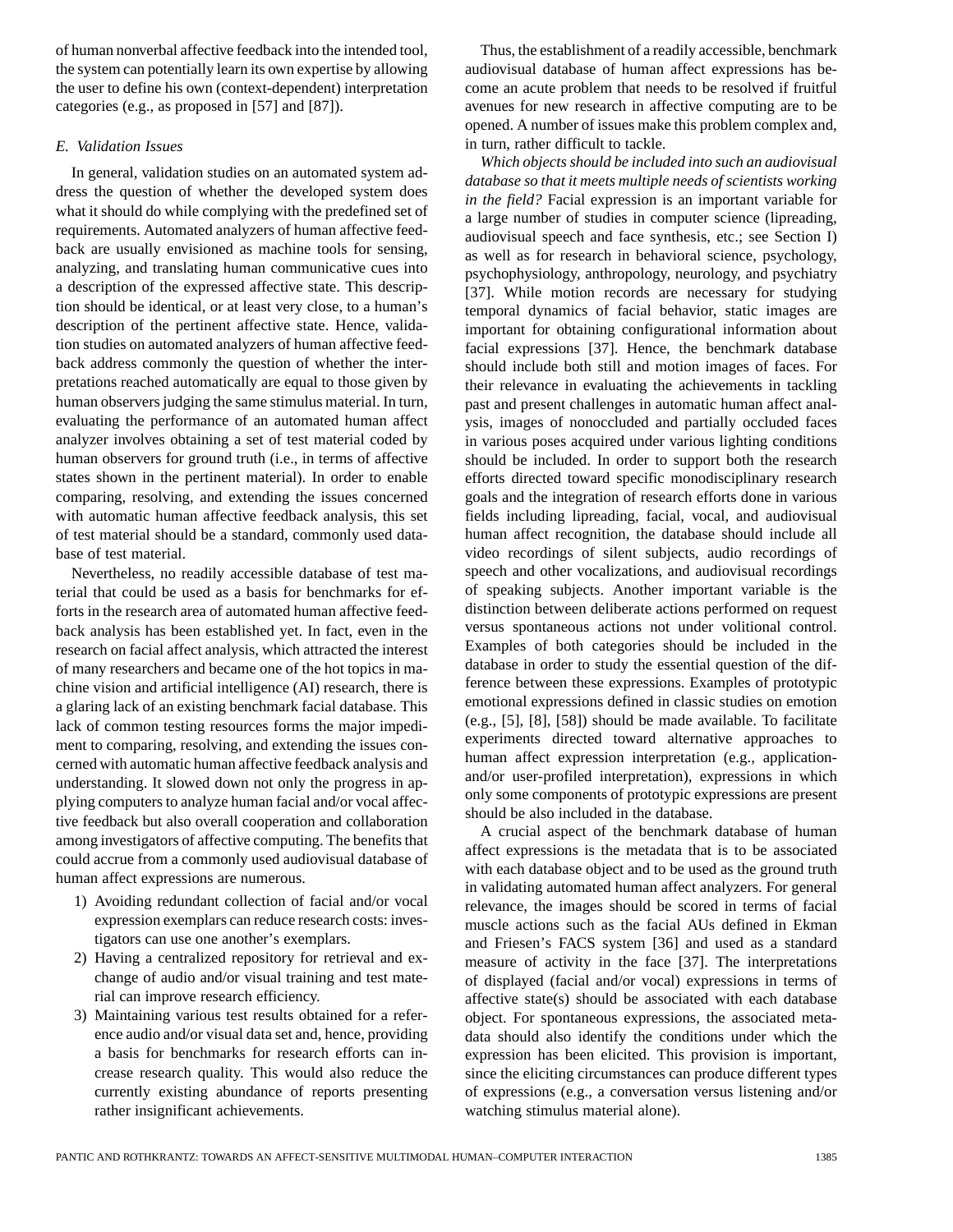*How should objects and the related metadata be collected for inclusion into the benchmark audiovisual database?* First, several technical considerations for the database should be resolved including criteria for sensor data rates (i.e., field of sensing, spatial resolution, and frame rate), data formats, and compression methods. The choice should enable sharing the database between different research communities all over the world. Further, the database objects should represent a number of demographic variables including ethnic background, gender, and age, and should provide a basis for generality of research findings. For each category of database objects, audio and/or visual recordings of several individuals should be included in order to avoid effects of the unique properties of particular people. For the acquisition of deliberate actions performed on request, the recorded subjects should be either experts in production of facial and/or vocal expressions (e.g., individuals having a formal training in using FACS, behavioral scientists) or individuals being instructed by such experts on how to perform the required expressions. For spontaneous expressions, the decision should be made about how to acquire this kind of data. The problematic issue here is that hidden recordings, which promise the acquisition of truly spontaneous behavior of people in their usual environment, are privacy intruding and unethical. Given the large number of expressions that should be included into the database, provision should be made for individual researchers to add their own research material to the database. However, a secure handling of such additions has to be facilitated. At least, an automatic control of whether an addition matches the specified technical and other formats defined for the database objects should be realized.

A number of issues should be taken into account when generating the metadata to be associated with the database objects. Humans detect six basic emotional expressions in face images and/or neutral-content speech with an accuracy ranging from 55% to 98% [7], [8]. Thus, human observers may sometimes disagree in their judgments, and they may make mistakes occasionally. Since validation studies on automated analyzers of human affective feedback address commonly the question of whether the interpretations reached automatically are equal to those given by human observers judging the same stimulus material, the validation of an automated system is only as sound as the validity of the metadata associated with test samples. It is necessary, therefore, that the consensus of the experts involved in generating metadata to be associated with the database objects is excessive. Yet this is by no means an easily achievable goal. First, it is extremely difficult to ascertain whether the human experts involved in generating metadata are sufficiently concentrated on their task. Second, the facial and vocal affect analyses are perhaps tasks that always yield inconsistencies, even between the judgments made by a single human observer in two successive analyses of the same stimulus material. A source of help for these problems would be the usage of more accurate means for recognizing facial and vocal expressions such as measures of muscular electrical

activity to double-check human visual and auditory judgments of stimulus material. However, this involves wiring the subjects, and that, in turn, results in visual occlusions of recorded facial expressions. Perhaps the only available means for addressing these problems is, therefore, the involvement of many human experts in the task of generating metadata to be associated with the database objects. This, however, implies occupying valuable time of many trained human observers for a longer period, and that, in turn, might trigger unwillingness of behavioral science research communities to participate in the process of establishing the subject audiovisual benchmark database.

*How does one construct and administer such a large audiovisual database? How does one facilitate efficient, fast, and secure retrieval and inclusion of objects constituting this database?* The benchmark audiovisual database envisioned in this section could be valuable to hundreds or even thousands of researchers in various scientific areas if it would be easy to access and use. A relaxed level of security, which allows any user a quick access to the database and frees database administrators of time-consuming identity checks, can attain such an easy access. Yet, in this case, nonscientists such as journalists and hackers would be able to access the database. If the database is likely to contain images that can be made available only to certain authorized users (e.g., images of psychiatric patients with emotional disorders), then a more comprehensive security strategy should be used. For example, a mandatory multilevel access control model could be used in which the users can get rights to use database objects at various security levels (e.g., confidential, for internal use only, no security, etc.) [37]. However, the usage of any such access control model implies that the database would neither be easily accessible nor be easily usable. Hence, perhaps the best strategy would be to encourage primary researchers to include into the database just the recordings (imagery and/or speech samples) without restriction on use and then to allow a relaxed level of access control as just described. Another important issue is the problem of secure inclusion of objects into the database. For this purpose, procedures for determining whether a recording to be added matches the specified technical and other formats defined for the database objects need to be developed. Other important issues that should be resolved involve the following questions: How could the performance of a tested automated system be included into the database? How should the relationship between the performance and the database objects used in the pertinent evaluation be defined? How could fast and reliable object distribution over networks be achieved?

In summary, the development of a readily accessible, benchmark audiovisual database, which meets multiple needs of scientists working in the field, involves many questions that need to be answered. We believe that these questions could appropriately be answered only if an interdisciplinary team of computer vision experts, spoken language processing experts, database designers, and behavioral scientists is set to investigate the pertinent aspects.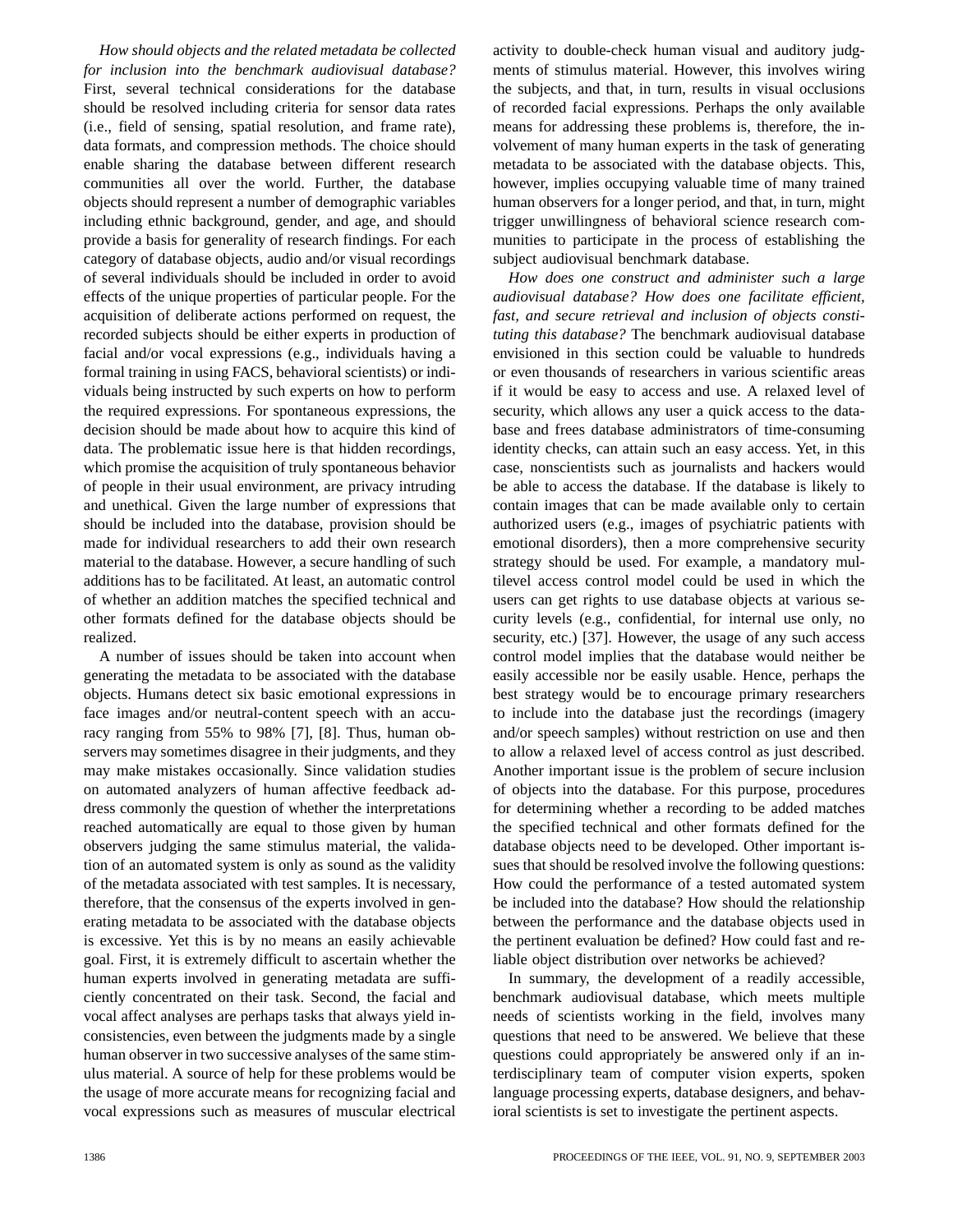# V. CONCLUSION

As remarked by scientists like Nass [75], [93] and Pentland [88], multimodal context-sensitive (user-, task-, and application-profiled and affect-sensitive) HCI is likely to become the single most widespread research topic of the AI research community. Breakthroughs in such HCI designs could bring about the most radical change in computing world; they could change not only how professionals practice computing, but also how mass consumers conceive and interact with the technology. However, many aspects of this "new generation" HCI technology, in particular ones concerned with the interpretation of human behavior at a deeper level, are not mature yet and need many improvements. Current approaches to computer-based analysis of human affective feedback are as follows (see Tables 1 and 3):

- 1) single modal (except for the audiovisual analyzers discussed in Section III-C)—information processed by the computer system is limited either to acquired face images or recorded speech signal; and
- 2) context insensitive—no attention is paid to who the current user is, where he works, and what his current task is.

In summary, although the fields of machine vision, audio processing, and affective computing witnessed rather significant advances in the past few years, the realization of a robust, multimodal, adaptive, context-sensitive analyzer of human nonverbal affective feedback still lies in a rather distant future. Except the problems involved in the integration of multiple sensors and pertinent modalities according to the model of the human sensory system and the lack of a better understanding of individual- and context-dependent human behavior in general, there are two additional related issues.

The first issue that could jeopardize a future wide deployment of this new HCI technology concerns the efficiency of the pertinent HCI tools. Namely, since it is generally thought that pervasive computing devices will be all around us in the future [99], it will be inefficient if the user should train each of those devices separately. The computers of our future must know enough about the people and the environment in which they act to be capable of adapting to the current user with a minimum of explicit instruction [88]. A long-term way of achieving this is the following.

- 1) Develop multimodal affect-sensitive HCI tools conforming to the recommendations provided in this paper (Section IV), which will be able to monitor human nonverbal behavior and to adapt to the current user (i.e., to who he is and to what the grammar of his behavioral actions/reactions is), to his context (i.e., to where he is and to what he is doing at this point), and to the current scenario (e.g., stress sensed by a nuclear power plant operator while he reads his e-mail is not a cause for an alarm).
- 2) Make those adaptive tools commercially available to the users who will profile them in the context in which the tools are to be used.
- 3) Withdraw the trained systems after some time and combine the stored knowledge in order to derive

generic statistical rules/models for interpretation of human nonverbal behavior in the given context/environment.

Although the unwillingness of people to participate in such a privacy-intruding large-scale project is a significant problem in its own right, this approach could resolve many intriguing questions. The most important is that this could resolve the social impact of interaction in electronic media, that is, the effects of computing and information technology on our interaction patterns and related behavior and on our social and cultural profile.

Another issue that might jeopardize a future wide deployment of the pertinent HCI technology concerns the design of the HCI tools in question. Computer technology and especially affect-sensitive monitoring tools might be perceived as "big brother is watching you" tools. As remarked by Schneiderman [103], a large proportion of the population would in fact be terrified by the vision of the universal use of computers in the coming era of ubiquitous computing. Therefore, the actual deployment of context-sensitive multimodal HCI tools proposed in this paper will only be attainable if the design of those tools *will not*:

- 1) invade the user's privacy (the pertinent HCI tools' capacity to monitor and concentrate information about somebody's behavior must not be misused);
- 2) cause the user to worry about being unemployed (airtraffic or production controllers do not want computer programs that could cause their layoff but help them in performing their job faster and/or more accurately);
- 3) reduce the user's professional responsibility (insisting on the "intelligent" capabilities of computing devices could have negative effects like blaming machines for our own poor performance or seeing machines as infallible devices instead of tools that can merely empower us by retrieving and processing information faster and according to our own preferences and the context in which we act).

Multimodal HCI tools envisioned in this paper could enable the development of smart, perceptually aware environments that can adapt to their users, recognize the context in which they act, understand how they feel, and respond appropriately. They might represent the coming of human-like (natural) HCI and the means for determining the impact the information technology has on our social behavior. Yet we should recognize that the realization of this human-centered HCI technology still lies in a relatively distant future and that its commercialization and actual deployment depends upon its user-friendliness and trustworthiness.

# ACKNOWLEDGMENT

The authors would like to thank Prof. T. Huang, Prof. H. Koppelaar, and anonymous reviewers for their helpful comments and suggestions.

#### **REFERENCES**

[1] J. Y. Aloimonos, I. Weiss, and A. Bandyopadhyay, "Active vision," *Int. J. Comput. Vis.*, vol. 1, no. 4, pp. 333–356, 1988.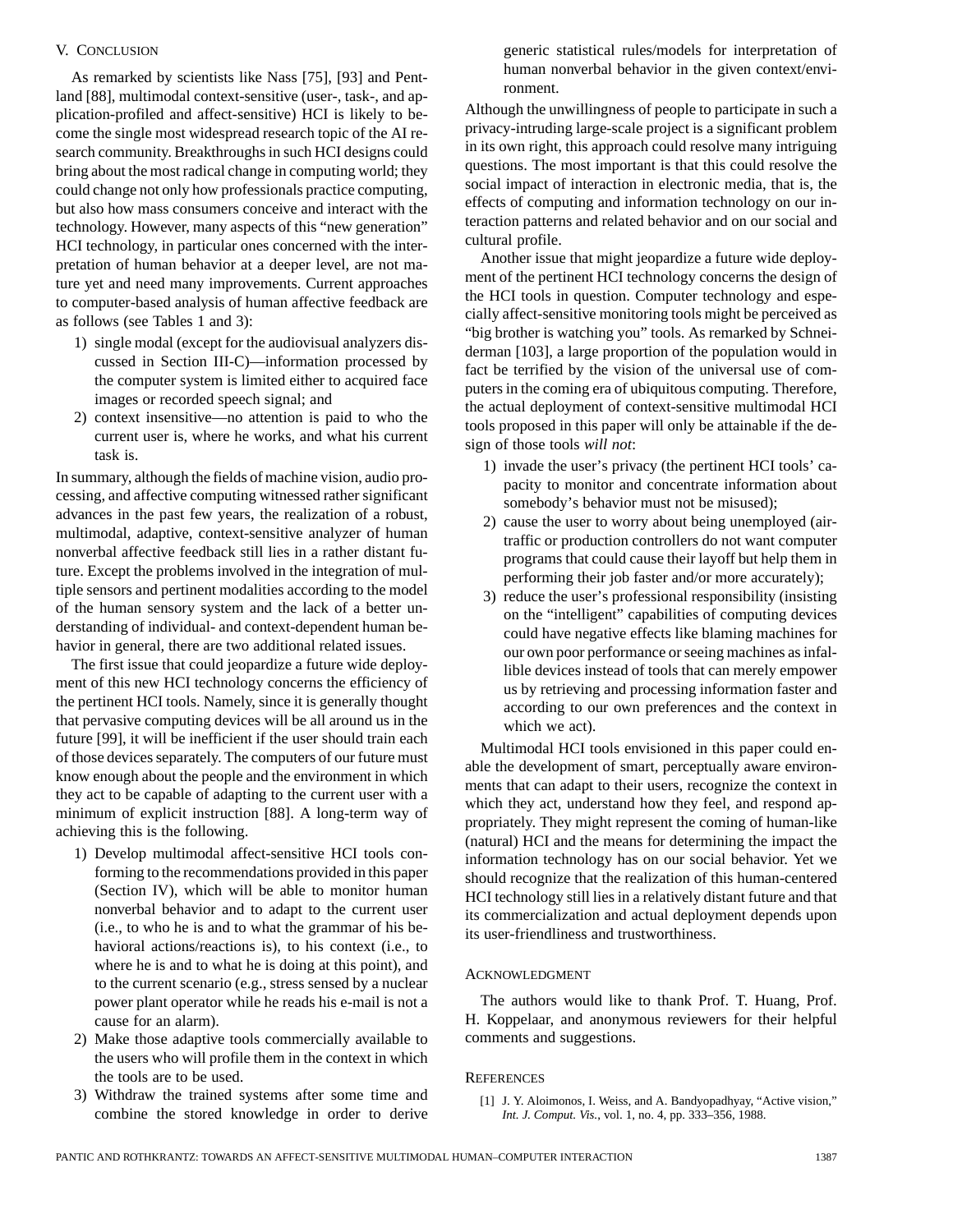- [2] N. Amir and S. Ron, "Toward automatic classification of emotions in speech," in *Proc. ICSLP*, 1998, pp. 555–558.
- [3] P. Anandan, "A computational framework and an algorithm for the measurement of visual motion," *Int. J. Comput. Vis.*, vol. 2, no. 3, pp. 283–310, 1989.
- [4] J. R. Averill, "Acquisition of emotions in adulthood," in *The Social Construction of Emotions*, R. Harre, Ed. Oxford, U.K.: Blackwell, 1986, p. 100.
- [5] R. Banse and K. R. Scherer, "Acoustic profiles in vocal emotion expression," *J. Personality Social Psychol.*, vol. 70, no. 3, pp. 614–636, 1996.
- [6] M. S. Bartlett, J. C. Hager, P. Ekman, and T. J. Sejnowski, "Measuring facial expressions by computer image analysis," *Psychophysiology*, vol. 36, pp. 253–263, 1999.
- [7] J. N. Bassili, "Emotion recognition: The role of facial movement and the relative importance of upper and lower areas of the face," *J. Personality Social Psychol.*, vol. 37, pp. 2049–2058, 1979.
- [8] R. V. Bezooijen, *Characteristics and Recognizability of Vocal Expression of Emotions*. Dordrecht, The Netherlands: Floris, 1984.
- [9] M. J. Black and Y. Yacoob, "Recognizing facial expressions in image sequences using local parameterized models of image motion," *Int. J. Comput. Vis.*, vol. 25, no. 1, pp. 23–48, 1997.
- [10] E. Boyle, A. H. Anderson, and A. Newlands, "The effects of visibility on dialogue in a cooperative problem solving task," *Lang. Speech*, vol. 37, no. 1, pp. 1–20, 1994.
- [11] V. Bruce, "What the human face tells the human mind: Some challenges for the robot-human interface," in *Proc. ROMAN*, 1992, pp. 44–51.
- [12] J. T. Cacioppo, G. G. Berntson, J. T. Larsen, K. M. Poehlmann, and T. A. Ito, "The psychophysiology of emotion," in *Handbook of Emotions*, M. Lewis and J. M. Havil-Jones, Eds. New York: Guilford, 2000, pp. 173–191.
- [13] F. W. Campbell and D. G. Green, "Optical and retinal factors affecting visual resolution," *J. Physiol.*, vol. 181, pp. 576–593, 1965.
- [14] J. Cassell and T. Bickmore, "External manifestations of trust-worthiness in the interface," *Commun. ACM*, vol. 43, no. 12, pp. 50–56, 2000.
- [15] L. S. Chen and T. S. Huang, "Emotional expressions in audiovisual human computer interaction," in *Proc. ICME*, 2000, pp. 423–426.
- [16] L. S. Chen, T. S. Huang, T. Miyasato, and R. Nakatsu, "Multimodal human emotion/expression recognition," in *Proc. FG*, 1998, pp. 396–401.
- [17] T. Chen and R. R. Rao, "Audio-visual integration in multimodal communication," *Proc. IEEE*, vol. 86, pp. 837–852, May 1998.
- [18] T. Chen, "Audiovisual speech processing," *IEEE Signal Processing Mag.*, vol. 18, pp. 9–21, Jan. 2001.
- [19] I. Cohen, N. Sebe, A. Garg, M. S. Lew, and T. S. Huang, "Facial expression recognition from video sequences," in *Proc. ICME*, 2002, pp. 121–124.
- [20] "Special section on video surveillance," *IEEE Trans. Pattern Anal. Machine Intell.*, vol. 22, pp. 745–887, Aug. 2000.
- [21] A. Colmenarez, B. Frey, and T. S. Huang, "Embedded face and facial expression recognition," in *Proc. ICIP*, vol. 1, 1999, pp. 633–637.
- [22] R. Cornelius, *The Science of Emotion*. Englewood Cliffs, NJ: Prentice-Hall, 1996.
- [23] G. W. Cottrell and J. Metcalfe, "EMPATH: Face, emotion, and gender recognition using holons," *Adv. Neural Inf. Process. Syst.*, vol. 3, pp. 564–571, 1991.
- [24] R. Cowie, E. Douglas-Cowie, N. Tsapatsoulis, G. Votsis, S. Kollias, W. Fellenz, and J. G. Taylor, "Emotion recognition in human-computer interaction," *IEEE Signal Processing Mag.*, vol. 18, pp. 32–80, Jan. 2001.
- [25] C. Darwin, *The Expression of the Emotions in Man and Animals*. Chicago, IL: Univ. of Chicago Press, 1965.
- [26] B. V. Dasarathy, "Sensor fusion potential exploitation—innovative architectures and illustrative approaches," *Proc. IEEE*, vol. 85, pp. 24–38, Jan. 1997.
- [27] J. R. Davitz, Ed., *The Communication of Emotional Meaning*. New York: McGraw-Hill, 1964.
- [28] L. C. De Silva, T. Miyasato, and R. Nakatsu, "Facial emotion recognition using multimodal information," in *Proc. ICSP*, 1997, pp. 397–401.
- [29] L. C. De Silva and P. C. Ng, "Bimodal emotion recognition," in *Proc. FG*, 2000, pp. 332–335.
- [30] F. Dellaert, T. Polzin, and A. Waibel, "Recognizing emotion in speech," in *Proc. ICSLP*, 1996, pp. 1970–1973.
- [31] G. Donato, M. S. Bartlett, J. C. Hager, P. Ekman, and T. J. Sejnowski, "Classifying facial actions," *IEEE Trans. Pattern Anal. Machine Intell.*, vol. 21, pp. 974–989, Oct. 1999.
- [32] H. Ebine, Y. Shiga, M. Ikeda, and O. Nakamura, "The recognition of facial expressions with automatic detection of reference face," in *Proc. Canadian Conf. ECE*, vol. 2, 2000, pp. 1091–1099.
- [33] G. J. Edwards, T. F. Cootes, and C. J. Taylor, "Face recognition using active appearance models," in *Proc. ECCV*, vol. 2, 1998, pp. 581–695.
- [34] P. Ekman, "Universals and cultural differences in facial expressions of emotion," in *Proc. Nebraska Symp. Motivation*, J. Cole, Ed., 1972, pp. 207–283.
- [35] P. Ekman and W. F. Friesen, "The repertoire of nonverbal behavioral categories—origins, usage, and coding," *Semiotica*, vol. 1, pp. 49–98, 1969.
- [36] P. Ekman and W. Friesen, *Facial Action Coding System*. Palo Alto, CA: Consulting Psychologist, 1978.
- [37] P. Ekman, T. S. Huang, T. J. Sejnowski, and J. C. Hager, Eds., "Final report to NSF of the planning workshop on facial expression understanding," Human Interaction Lab., Univ. California, San Francisco, 1993.
- [38] P. Ekman, J. Hager, C. H. Methvin, and W. Irwin, "Ekman-Hager facial action exemplars," Human Interaction Lab., Univ. California, San Francisco.
- [39] I. Essa and A. Pentland, "Coding analysis interpretation recognition of facial expressions," *IEEE Trans. Pattern Anal. Machine Intell.*, vol. 19, pp. 757–763, July 1997.
- [40] W. A. Fellenz, J. G. Taylor, R. Cowie, E. Douglas-Cowie, F. Piat, S. Kollias, C. Orovas, and B. Apolloni, "On emotion recognition of faces and of speech using neural networks, fuzzy logic and the assess system," in *Proc. IJCNN*, vol. 2 , 2000, pp. 93–98.
- [41] I. Fonagy and K. Magdics, "Emotional patterns in intonation and music," *Phonet. Sprachwiss. Kommunikationsforsch*, vol. 16, pp. 293–326, 1963.
- [42] R. Frick, "Communicating emotion. The role of prosodic features," *Psychol. Bull.*, vol. 97, no. 3, pp. 412–429, 1985.
- [43] G. Furnas, T. Landauer, L. Gomes, and S. Dumais, "The vocabulary problem in human-system communication," *Commun. ACM*, vol. 30, no. 11, pp. 964–972, 1987.
- [44] D. Goleman, *Emotional Intelligence*. New York: Bantam Books, 1995.
- [45] D. L. Hall and J. Llinas, "An introduction to multisensor data fusion," *Proc. IEEE*, vol. 85, pp. 6–23, Jan. 1997.
- [46] A. Hanjalic and L.-Q. Xu, "User-oriented affective video content analysis," in *Proc. IEEE Workshop Content-Based Access of Image and Video Libraries* , 2001, pp. 50–57.
- [47] F. Hara and H. Kobayashi, "Facial interaction between animated 3D face robot and human beings," in *Proc. SMC*, 1997, pp. 3732–3737.
- [48] H. Hong, H. Neven, and C. von der Malsburg, "Online facial expression recognition based on personalised galleries," in *Proc. FG*, 1998, pp. 354–359.
- [49] C. L. Huang and Y. M. Huang, "Facial expression recognition using model-based feature extraction and action parameters classification," *Vis. Commun. Image Representat.*, vol. 8, no. 3, pp. 278–290, 1997.
- [50] R. Huber, A. Batliner, J. Buckow, E. Noth, V. Warnke, and H. Niemann, "Recognition of emotion in a realistic dialogue scenario," in *Proc. ICSLP*, 2000, pp. 665–668.
- [51] G. Izzo. (1998) Review of Existing techniques for human emotion understanding and applications in HCI. [Online]. Available: http://www.image.ece.ntua.gr/physta/reports/emotionreview.
- [52] T. S. Jaakkola and D. Haussler, "Exploiting generative models in discriminative classifiers," in *Proc. Advances in Neural Information Processing*, vol. 11, M. S. Kearns, S. A. Solla, and D. A. Cohn, Eds., 1998, pp. 487–493.
- [53] S. Ji, C. Yoon, J. Park, and M. Park, "Intelligent system for automatic adjustment of 3D facial shape model and face expression recognition," in *Proc. IFSC*, vol. 3, 1999, pp. 1579–1584.
- [54] "Special issue on spoken language processing," *Proc. IEEE*, vol. 88, pp. 1139–1366, Aug. 2000.
- [55] T. Kanade, J. Cohn, and Y. Tian, "Comprehensive database for facial expression analysis," in *Proc. FG*, 2000, pp. 46–53.
- [56] B. S. Kang, C. H. Han, S. T. Lee, D. H. Youn, and C. Lee, "Speaker dependent emotion recognition using speech signals," in *Proc. ICSLP*, 2000, pp. 383–386.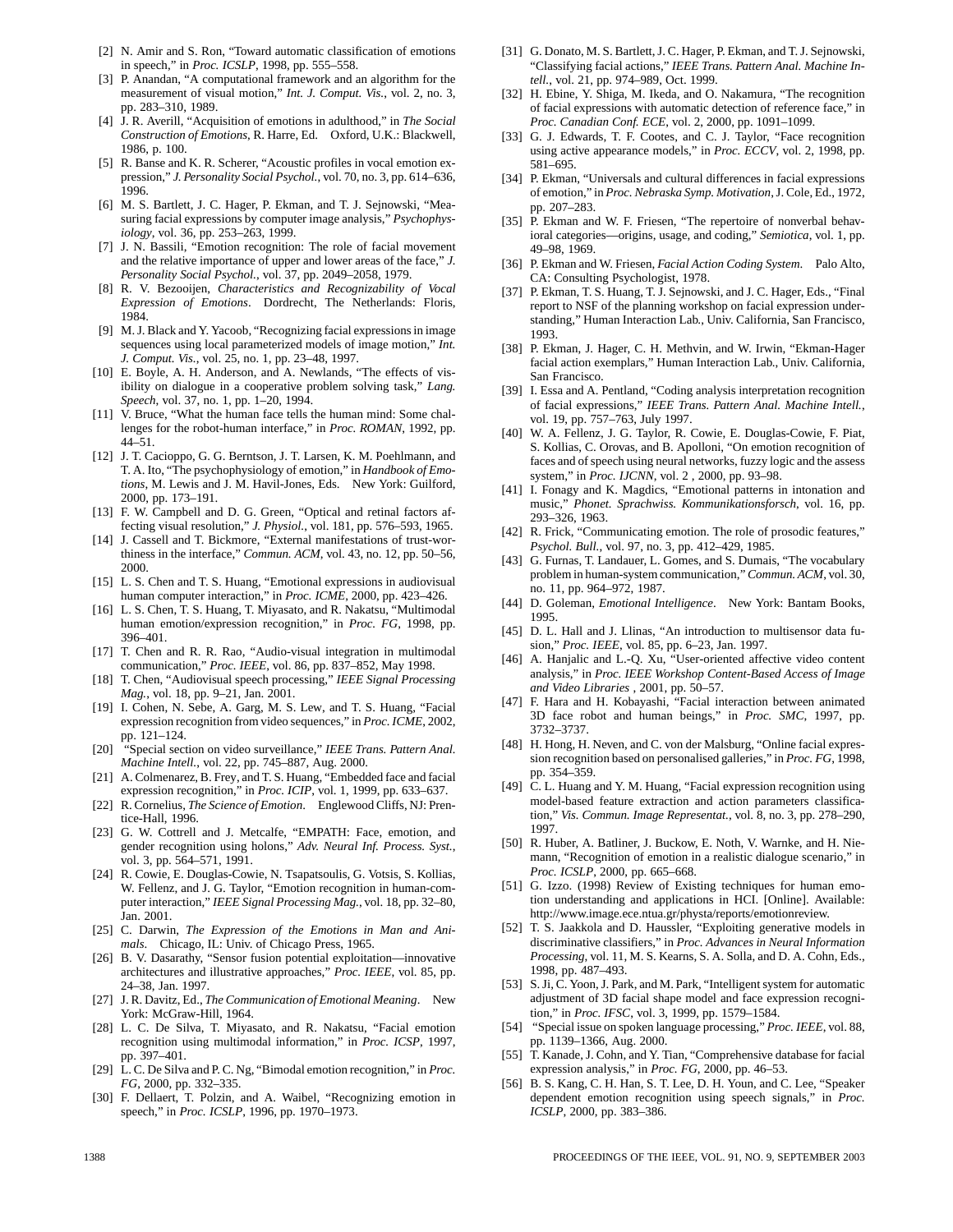- [57] G. D. Kearney and S. McKenzie, "Machine interpretation of emotion: Memory-based expert system for interpreting facial expressions in terms of signaled emotions (JANUS)," *Cogn. Sci.*, vol. 17, no. 4, pp. 589–622, 1993.
- [58] D. Keltner and P. Ekman, "Facial expression of emotion," in *Handbook of Emotions*, M. Lewis and J. M. Havil-Jones, Eds. New York: Guilford, 2000, pp. 236–249.
- [59] S. Kimura and M. Yachida, "Facial expression recognition and its degree estimation," in *Proc. CVPR*, 1997, pp. 295–300.
- [60] H. Kobayashi and F. Hara, "Recognition of mixed facial expressions by a neural network," in *Proc. ROMAN*, 1992, pp. 387–391 (see also pp. 381-386).
- [61] T. Kurozumi, Y. Shinza, Y. Kenmochi, and K. Kotani, "Facial individuality and expression analysis by eigenface method based on class features or multiple discriminant analysis," in *Proc. ICIP*, vol. 1, 1999, pp. 648–652.
- [62] Y. Li and Y. Zhao, "Recognizing emotions in speech using short-term and long-term features," in *Proc. ICSLP*, 1998, pp. 2255–2258.
- [63] M. J. Lyons, J. Budynek, and S. Akamatsu, "Automatic classification of single facial images," *IEEE Trans. Pattern Anal. Machine Intell.*, vol. 21, pp. 1357–1362, Dec. 1999.
- [64] S. Mann, "Wearable computing: A first step toward personal imaging," *Computer*, vol. 30, no. 2, pp. 25–32, 1997.
- [65] I. Marsic, A. Medl, and J. Flanagan, "Natural communication with information systems," *Proc. IEEE*, vol. 88, pp. 1354–1366, Aug. 2000.
- [66] K. Mase, "Recognition of facial expression from optical flow," *IEICE Trans.*, vol. E74, no. 10, pp. 3474–3483, 1991.
- [67] D. Matsumoto, "Cultural similarities and differences in display rules," *Motivat. Emotion*, vol. 14, pp. 195–214, 1990.
- [68] D. McNeill, *Hand and Mind: What Gestures Reveal About Thought*. Chicago, IL: Univ. of Chicago Press, 1992.
- [69] G. McRoberts, M. Studdert-Kennedy, and D. P. Shankweiler, "Role of fundamental frequency in signaling linguistic stress and affect: Evidence for a dissociation," *Percept. Psychophys.*, vol. 57, pp. 159–174, 1995.
- [70] Y. Medan, E. Yair, and D. Chazan, "Super resolution pitch determination of speech signals," *IEEE Trans. Signal Processing*, vol. 39, pp. 40–48, Jan. 1991.
- [71] A. Mehrabian, "Communication without words," *Psychol. Today*, vol. 2, no. 4, pp. 53–56, 1968.
- [72] I. R. Murray and J. L. Arnott, "Synthesizing emotions in speech: Is it time to get excited?," in *Proc. ICSLP*, 1996, pp. 1816–1819.
- [73] R. Nakatsu, "Toward the creation of a new medium for the multimedia era," *Proc. IEEE*, vol. 86, pp. 825–836, May 1998.
- [74] R. Nakatsu, J. Nicholson, and N. Tosa, "Emotion recognition and its application to computer agents with spontaneous interactive capabilities," *Knowl.-Based Syst.*, vol. 13, no. 7–8, pp. 497–504, 2000.
- [75] C. I. Nass, J. S. Steuer, and E. Tauber, "Computers are social actors," in *Proc. CHI*, 1994, pp. 72–78.
- [76] T. L. Nwe, F. S. Wei, and L. C. De Silva, "Speech-based emotion classification," in *Proc. TENCON*, vol. 1, 2001, pp. 297–301.
- [77] I. Oakley, M. R. McGee, S. Brewster, and P. Grey, "Putting the feel in 'look and feel'," in *Proc. CHI* , 2000, pp. 415–422.
- [78] J. S. Olson and G. M. Olson, "Trust in e-commerce," *Commun. ACM*, vol. 43, no. 12, pp. 41–44, 2000.
- [79] A. Ortony and T. J. Turner, "What is basic about emotions?," *Psychol. Rev.*, vol. 74, pp. 315–341, 1990.
- [80] T. Otsuka and J. Ohya, "Spotting segments displaying facial expression from image sequences using HMM," in *Proc. FG*, 1998, pp. 442–447.
- [81] S. Oviatt, A. DeAngeli, and K. Kuhn, "Integration-synchronization of input modes during multimodal human-computer interaction," in *Proc. CHI*, 1997, pp. 415–422.
- [82] C. Padgett and G. W. Cottrell, "Representing face images for emotion classification," in *Proc. Advances in Neural Information Processing Systems*, 1996, pp. 894–900.
- [83] H. Pan, Z. P. Liang, T. J. Anastasio, and T. S. Huang, "Exploiting the dependencies in information fusion," *Proc. CVPR*, vol. 2, pp. 407–412, 1999.
- [84] M. Pantic and L. J. M. Rothkrantz, "Expert system for automatic analysis of facial expression," *Image Vis. Comput. J.*, vol. 18, no. 11, pp. 881–905, 2000.
- [85]  $\frac{1}{100}$ , "Automatic analysis of facial expression: The state of the art," *IEEE Trans. Pattern Anal. Machine Intell.*, vol. 22, pp. 1424–1445, Dec. 2000.
- [86] -, "Affect-sensitive multi-modal monitoring in ubiquitous computing: Advances and challenges," in *Proc. ICEIS*, 2001, pp. 466–474.
- [87] M. Pantic, "Facial expression analysis by computational intelligence techniques," Ph.D. dissertation, Delft Univ. Technol., Delft, The Netherlands, 2001.
- [88] A. Pentland, "Looking at people: Sensing for ubiquitous and wearable computing," *IEEE Trans. Pattern Anal. Machine Intell.*, vol. 22, pp. 107–119, Jan. 2000.
- [89] V. A. Petrushin, "Emotion recognition in speech signal," in *Proc. ICSLP*, 2000, pp. 222–225.
- [90] R. W. Picard, *Affective Computing*. Cambridge, MA: MIT Press, 1997.
- [91] R. W. Picard, E. Vyzas, and J. Healey, "Toward machine emotional intelligence: Analysis of affective physiological state," *IEEE Trans. Pattern Anal. Machine Intell.*, vol. 23, pp. 1175–1191, Oct. 2001.
- [92] T. S. Polzin, "Detecting verbal and non-verbal cues in the communications of emotions," Ph.D. dissertation, School Comput. Sci., Carnegie Mellon Univ., Pittsburgh, PA, 2000.
- [93] B. Reeves and C. I. Nass, *The Media Equation: How People Treat Computers, Television, and New Media Like Real People and Places*. New York: Cambridge Univ. Press, 1996.
- [94] J. A. Russell, "Is there universal recognition of emotion from facial expression?," *Psychol. Bull.*, vol. 115, no. 1, pp. 102–141, 1994.
- [95] J. A. Russell and J. M. Fernez-Dols, Eds., *The Psychology of Facial Expression*. Cambridge, U.K.: Cambridge Univ. Press, 1997.
- [96] P. Salovey and J. D. Mayer, "Emotional intelligence," *Imaginat., Cogn. Personality*, vol. 9, no. 3, pp. 185–211, 1990.
- A. Samal and P. A. Iyengar, "Automatic recognition and analysis of human faces and facial expressions: A survey," *Pattern Recognit.*, vol. 25, no. 1, pp. 65–77, 1992.
- [98] H. Sato, Y. Mitsukura, M. Fukumi, and N. Akamatsu, "Emotional speech classification with prosodic parameters by using neural networks," in *Proc. Australian and New Zealand Intelligent Information Systems Conf.*, 2001, pp. 395–398.
- [99] M. Satyanarayanan, "Pervasive computing: Vision and challenges," *IEEE Pers. Commun.*, vol. 8, pp. 10–17, Aug. 2001.
- [100] P. Scanlon and R. B. Reilly, "Feature analysis for automatic speech reading," in *Proc. IEEE Int. Workshop Multimedia Signal Processing*, 2001, pp. 625–630.
- [101] D. J. Schiano, S. M. Ehrlich, K. Rahardja, and K. Sheridan, "Face to interface: Facial affect in human and machine," in *Proc. CHI*, 2000, pp. 193–200.
- [102] K. Scherer, T. Johnstone, and T. Banziger, "Automatic verification of emotionally stressed speakers: The problem of individual differences," in *Proc. SPECOM*, 1998, pp. 233–238.
- [103] B. Schneiderman, "Human values and the future of technology: A declaration of responsibility," in *Sparks of Innovation in Human-Computer Interaction*, B. Schneiderman, Ed. Norwood, NJ: Ablex, 1993.
- [104] N. Sebe, M. S. Lew, I. Cohen, A. Garg, and T. S. Huang, "Emotion recognition using a cauchy naive bayes classifier," in *Proc. ICPR*, vol. 1, 2002, pp. 17–20.
- [105] R. Sharma, V. I. Pavlovic, and T. S. Huang, "Toward multimodal human-computer interface," *Proc. IEEE*, vol. 86, pp. 853–869, May 1998.
- [106] S. Shigeno, "Cultural similarities and differences in recognition of audio-visual speech stimuli," in *Proc. ICSLP*, 1998, pp. 281–284.
- [107] H. J. M. Steeneken and J. H. L. Hansen, "Speech under stress conditions: Overview of the effect on speech production and on system performance," in *Proc. ICASSP*, vol. 4, 1999, pp. 2079–2082.
- [108] B. Stein and M. A. Meredith, *The Merging of Senses*. Cambridge, MA: MIT Press, 1993.
- [109] J. Sulc, "Emotional changes in human voice," *Activitas Nervosa Superior*, vol. 19, pp. 215–216, 1977.
- [110] A. Takeuchi and K. Nagao, "Communicative facial displays as a new conversational modality," in *Proc. INTERCHI*, 1993, pp. 187–193.
- [111] H. Tao and T. S. Huang, "Explanation-based facial motion tracking using a piecewise bezier volume deformation model," in *Proc. CVPR*, vol. 1, 1999, pp. 611–617.
- [112] Y. Tian, T. Kanade, and J. F. Cohn, "Recognizing action units for facial expression analysis," *IEEE Trans. Pattern Anal. Machine Intell.*, vol. 23, pp. 97–115, Feb. 2001.
- [113] N. Tosa and R. Nakatsu, "Life-like communication agent—emotion sensing character MIC and feeling session character MUSE," in *Proc. Int. Conf. Multimedia Computing and Systems*, 1996, pp. 12–19.